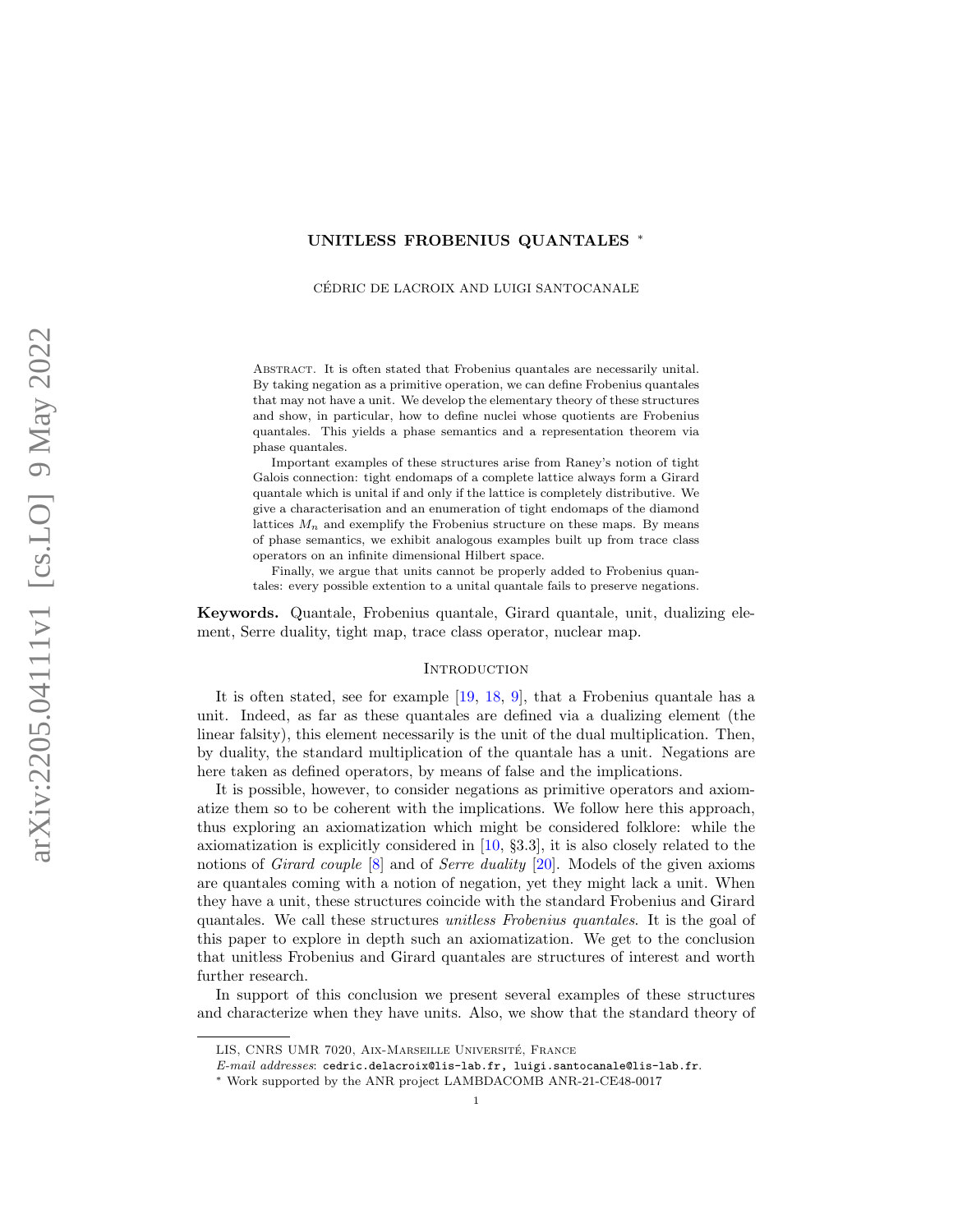quantic nuclei and phase quantales can be lifted to unitless Girard quantales and even to unitless Frobenius quantales. Slightly surprisingly, the new axiomatization immediately clarifies how to generalise to Frobenius quantales the usual double negation nucleus. As far as we are ware of, this nucleus is always described in the literature as arising from a cyclic element, yielding therefore a Girard quantale and, overall, a representation theorem for Girard quantales. We prove therefore that unitless Frobenius quantales can be represented as phase quantales, i.e. as quotients of free quantales over a semigroup by a double negation nucleus. As a consequence, many of our examples (and in principle all of them) arise as phase quantales.

We present and study the example that prompted us to develop this research. It is known [\[13,](#page-24-6) [8,](#page-24-4) [9,](#page-24-2) [23,](#page-24-7) [22\]](#page-24-8) that the quantale of sup-preserving endomaps of  $L$  has the structure of a Frobenius quantale if and only if L is a completely distributive lattice. If  $L$  is completely distributive, then every sup-preserving endomap of  $L$  is tight, in the sense of  $[17]$ , or nuclear, in the sense of  $[11]$ . If L is not completely distributive, then tight maps still form a Girard quantale, yet a unitless one as we define. A statement finer than the one above then asserts that the Girard quantale of tight endomaps of a complete lattice  $L$  is unital if and only if  $L$  is completely distributive. We illustrate the theory so far developed on this example by showing that the Girard quantale of tight endomaps can also be constructed via a double negation nucleus. We further illustrate this example by characterizing tight endomaps of  $M_n$  (the modular lattice of height 3 with n atoms), by enumerating these maps, by characterising the operations on tight maps arising from the quantale structure.

In this setting, a natural question is whether it is possible to embed unitless Frobenius quantales into unital ones. This question has always a trivial positive answer. Yet, given the choice of negations as primitive operations, a finer question is whether it is possible to find such an embedding that also preserves the negations. A simple but surprising argument shows that this is never possible, unless the given quantale has already a unit. Studying further this phenomenon, we emphasize that, contrary to the unital case, this is due to the fact that positive elements are not closed under infima.

Let us mention other motivations that prompted us to develop this research. The literature on quantales often emphasizes that these structures might not have units. We could not identify a work whose main topic are units in quantales, yet the role of units has been discussed from slightly different perspectives. For example, completeness and complexity results for the Lambek calculus—which we consider as a fragment of non-commutative linear logic whose connections to quantale theory are well-known [\[26\]](#page-24-11)—have shown to importantly differ depending on the presence of a unit in the calculus [\[2,](#page-23-0) [14\]](#page-24-12).

The need of considering unitless semigroups analogous to Frobenius quantales has shown up when devising categorical frameworks for quantum computation [\[1\]](#page-23-1). While the Frobenius algebras considered in that work are not quantales, the Frobenius quantales that we construct in Section [3](#page-6-0) are built up from the same Frobenius algebras of trace class operators considered in [\[1\]](#page-23-1); the strict analogy between the two situations can be formalised using the language of autonomous categories.

Finally, coming to the past research of one of the authors, the constructions carried out in [\[25\]](#page-24-13) rely on Girard quantales; however, to perform them, it is unclear whether the units play any role, units even appear to be problematic. Fundamental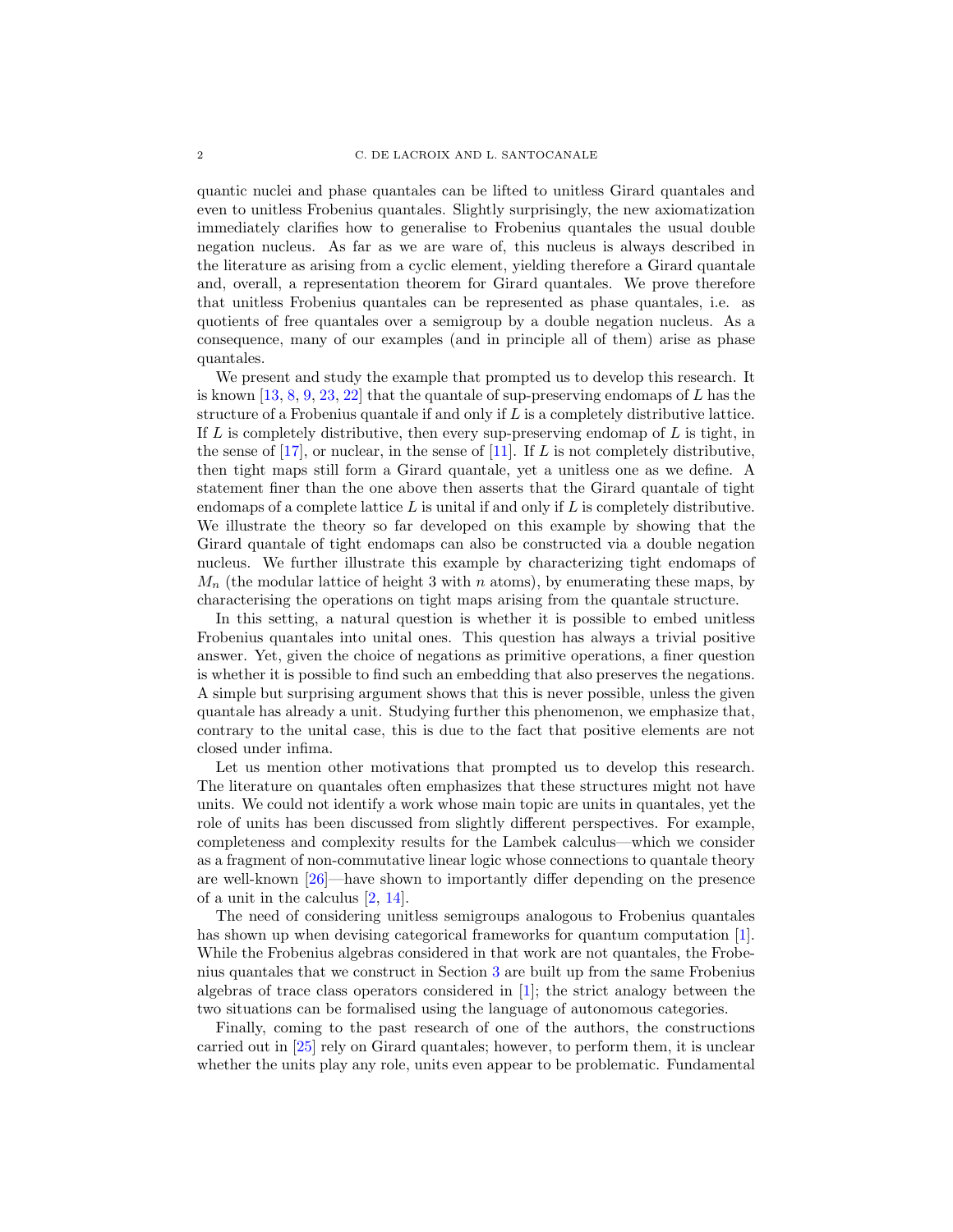results in that paper depend on considering an infinite family of Girard quantale embeddings that preserve all the structure except for the units.

### **CONTENTS**

| Introduction |                                          |    |
|--------------|------------------------------------------|----|
|              | Elementary notions                       | 3  |
| 2.           | Frobenius and Girard quantales           | 4  |
| 3.           | Nuclei and phase quantales               | 7  |
| 4.           | The Girard quantale of tight maps        | 14 |
| 5.           | Tight maps from Serre Galois connections | 18 |
| 6.           | No unital extensions                     | 20 |
|              | 7. Tigth endomaps of $M_n$               | 21 |
| References   |                                          | 24 |

### 1. Elementary notions

<span id="page-2-0"></span>Let us recall a few notions that we need in the course of the paper. We address the reader to standard monographies, e.g. [\[7,](#page-24-14) [19,](#page-24-0) [13,](#page-24-6) [10,](#page-24-3) [9\]](#page-24-2), for an in-depth presentation of these notions.

**Definition 1.** A complete lattice L is a poset such that suprema  $\bigvee_{i \in I} x_i$  exists, for each family  $\{x_i \in L \mid i \in I\}$ . A function  $f: L_0 \longrightarrow L_1$  between two posets is sup-preserving if  $f(\bigvee_{i \in I} x_i) = \bigvee_{i \in I} f(x_i)$ , for each family  $\{x_i \in L_0 \mid i \in I\}$  and sup-preserving if  $\int \left(\mathbf{V}_{i \in I} x_i\right) - \mathbf{V}_{i \in I} \right)$ <br>whenever the supremum  $\bigvee_{i \in I} x_i$  exists.

If L is a complete lattice, then the poset  $L^{\text{op}}$  (with the opposite ordering,  $x \leq_{op} y$ if and only if  $y \leq x$ ) is also a complete lattice, where the suprema in  $L^{\text{op}}$  are infima in L. If  $g: L_0 \longrightarrow L_1$  is sup-preserving, then there exists a unique sup-preserving map  $g: L_1^{\text{op}} \longrightarrow L_0^{\text{op}}$  satisfying  $f(x) \leq y$  if and only if  $g(y) \leq_{op} x$ —that is,  $x \le g(y)$ —for each  $x, y \in L$ . We use the notation  $\rho(f)$  for this map and say that  $\rho(f)$  is the *right adjoint* of f. In a similar way, if  $g = \rho(f)$ , then we let  $f = \ell(g)$ and say that f is the *left adjoint* of g. We also write  $f \dashv g$  if  $g = \rho(f)$  and  $f = \ell(g)$ .

Complete lattices and sup-preserving maps form a category, denoted by SLatt. The operation  $(-)^\text{op}$  : SLatt  $\longrightarrow$  SLatt, that we can extend to sup-preserving maps by setting  $f^{\rm op} := \rho(f)$ , is a contravariant functor from **SLatt** to itself. More than that, it is actually a category isomorphism between SLatt and its opposite category SLatt<sup>op</sup>. A map  $g: L_0 \longrightarrow L_1$  is *inf-preserving* if it can be considered as a map  $L_0^{\text{op}} \longrightarrow L_1^{\text{op}}$  in SLatt.

A Galois connection on complete lattices  $L_0, L_1$  is a pair of maps  $f: L_0 \longrightarrow L_1$ and  $g: L_1 \longrightarrow L_0$  such that, for each  $x \in L_0$  and  $y \in L_1$ , we have  $y \le f(x)$  if and only if  $x \le g(y)$ . It is a consequence of this definition that we can see f as a suppreserving map from  $L_0$  to  $L_1^{\text{op}}$  and that  $g = \rho(f) : L_1 = (L_1^{\text{op}})^{\text{op}} \longrightarrow L_0^{\text{op}}$ . Every Galois connection is uniquely determined in this way. We say that  $f: L \longrightarrow L$ is self-adjoint if the pair  $f, f$  is a Galois connection.

A *closure operator* on a complete lattice L is a map  $j: L \longrightarrow L$  which is isotone (i.e. order preserving), increasing  $(x \leq j(x))$ , for each  $x \in L$ ), and idempotent  $(j(j(x)) = j(x)$ , for each  $x \in L$ ). If  $j : L \longrightarrow L$  is a closure operator, then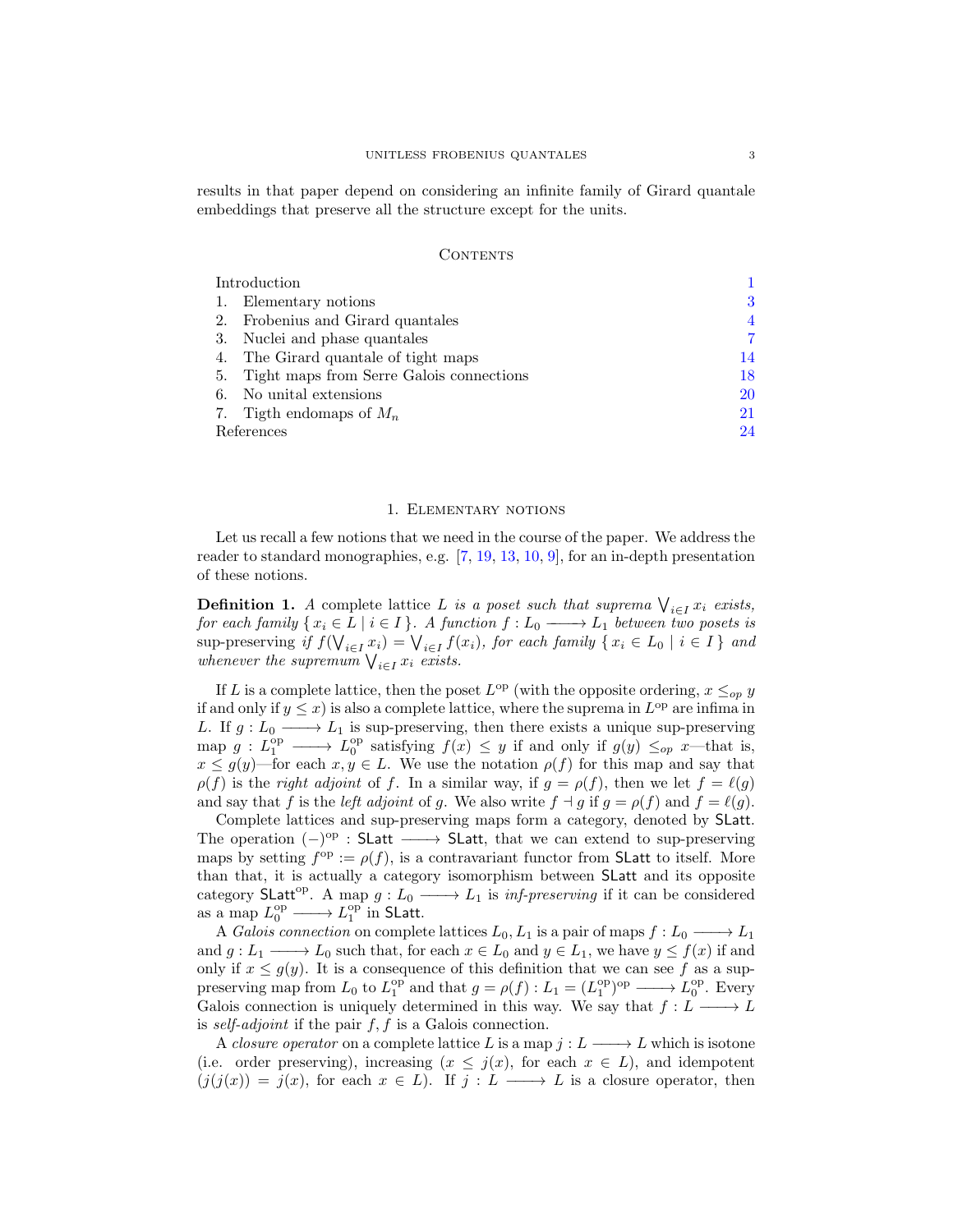$L_j := \{ x \in L \mid j(x) = x \}$  is, with the ordering induced from L, a complete lattice, where suprema (in  $L_j$ , denoted by  $\bigvee_j$ ) are computed as follows:

$$
\bigvee_j \{ x_i \in L_j \mid i \in I \} = j(\bigvee \{ x_i \in L_j \mid i \in I \} ).
$$

We shall say that  $x \in L$  is j-closed if  $x \in L_j$ . The map  $j : L \longrightarrow L_j$  is then a surjective sup-preserving map. If  $f: L_0 \longrightarrow L_1$  is sup-preserving, then  $\rho(f) \circ f$ is a closure operator in  $L_0$ , and every closure operator can be obtained in this way.

**Definition 2.** A quantale is a pair  $(Q, *)$  where Q is a complete lattice and  $*$  is a semigroup operation that distributes with arbitrary suprema in each place:

<span id="page-3-1"></span>
$$
\left(\bigvee_{i\in I} x_i\right) * \left(\bigvee_{j\in J} y_j\right) = \bigvee_{i\in I, j\in J} x_i * y_j ,\tag{1}
$$

for each pair of families  $\{x_i \mid i \in I\}$  and  $\{y_j \mid j \in J\}$ . If the semigroup operation \* has a unit, then we say that the quantale is unital. If  $(Q_i, *_i)$ ,  $i = 0, 1$ , are quantales, then a sup-preserving map  $f: Q_0 \longrightarrow Q_1$  is a quantale homomorphism if  $f(x *_{0} y) = f(x) *_{1} f(y)$ , for each  $x, y \in Q_{0}$ .

The category SLatt is actually a  $*$ -autonomous category, see e.g. [\[3,](#page-23-3) [11\]](#page-24-10). As such, it comes with a tensor product and a (unital) quantale is exactly a (monoid) semigroup object in the monoidal category SLatt. For a quantale  $(Q, *)$  and fixed  $x, y \in Q$ , equation [\(1\)](#page-3-1) exhibits the maps  $x*(-): Q \longrightarrow Q$  and  $(-)*y : Q \longrightarrow Q$ as being sup-preserving. Thus thes two maps have right adjoints  $x\(-): Q^{\text{op}} \longrightarrow$  $Q^{\rm op}$  and  $(-)/y: Q^{\rm op} \longrightarrow Q^{\rm op}$ . We have therefore

$$
x * y \le z \quad \text{iff} \quad y \le x \backslash z \quad \text{iff} \quad x \le z/y \,,
$$

for each  $x, y, z \in Q$ . These operations, that we call the *implications*, have also the following explicit expressions:

$$
x\backslash z = \bigvee \{ y \mid x * y \leq z \}, \qquad z/y = \bigvee \{ x \mid x * y \leq z \}.
$$

Notice that if  $f: Q_0 \longrightarrow Q_1$  is a quantale homomorphism, then  $f(x \geq x) \leq y$  $f(x)\setminus f(z)$  but in general this inequality might be strict (and a similar remark applies to  $f(z/y)$ .

## 2. Frobenius and Girard quantales

<span id="page-3-0"></span>The usual definition of Frobenius and Girard quantales requires a dualizing possibliy cyclic element. It goes as follows:

<span id="page-3-2"></span>**Definition 3** (Definition A). Let  $(Q, *)$  be a quantale and let  $0 \in Q$ . The element 0 is dualizing if, for every  $x$  in  $Q$ , we have

$$
0/(x\backslash 0)=(0/x)\backslash 0=x.
$$

The element  $0$  is cyclic if, for every x in  $Q$ , we have

$$
x\backslash 0=0/x\,.
$$

A Frobenius quantale is a tuple  $(Q, *, 0)$  where  $(Q, *)$  is a quantale and  $0 \in Q$  is dualizing. If moreover 0 is cyclic then  $(Q, \ast, 0)$  is a Girard quantale.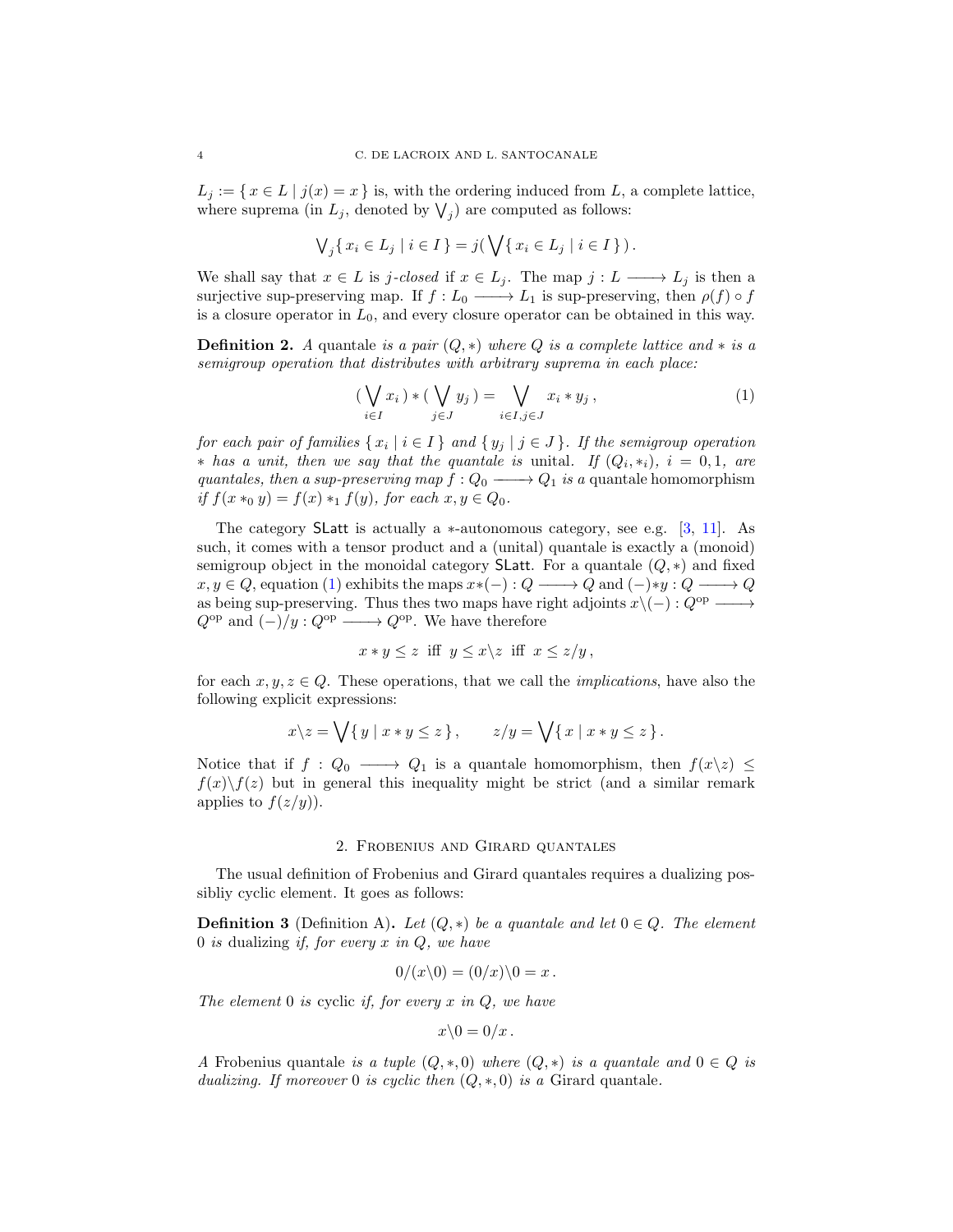It is well known that a Frobenius quantale, if so defined, is unital, see [\[18,](#page-24-1) Corollary to Proposition 1 and [\[9,](#page-24-2) Proposition 2.6.3]. Indeed,  $0\backslash 0 = 0/0$  turns out to be the unit of the quantale. We propose next a slightly different definition of Frobenius and Girard quantales, which does not rely on dualizing elements. The definition is more general in that, as we shall see, it allows to consider unitless quantales.

<span id="page-4-0"></span>**Definition 4** (Definition B). A Frobenius quantale is a tuple  $(Q, *, \perp (-), (-)^{\perp})$ where  $(Q, *)$  is a quantale and  $\bot(-), (-) \bot : Q \longrightarrow Q$  are inverse antitone maps satisfying

<span id="page-4-1"></span>
$$
x\backslash^{\perp}y = x^{\perp}/y, \qquad \text{for every } x, y \in Q. \tag{2}
$$

The map  $(-)$ <sup>⊥</sup> is called the right negation while the map <sup>⊥</sup>(−) the left negation. A Girard quantale is a Frobenius quantale for which right and left negations coincide.

We informally call a structure as defined in Definition [4](#page-4-0) a *unitless Frobenius* (or Girard) quantale. This naming, however, is slight imprecise, as these quantales might well have a unit.

Let us make straight the relation between Definition [3](#page-3-2) and Definition [4.](#page-4-0)

**Lemma 5** (cf.  $[10, \text{Lemma } 3.18]$  $[10, \text{Lemma } 3.18]$ ). The Frobenius quantale structures defined in Definition [3](#page-3-2) and those defined in Definition [4](#page-4-0) that moreover are unital, are in bijection.

*Proof.* Let  $(Q, *, 0)$  be a Frobenius quantale as defined in Definition [3.](#page-3-2) By letting  $x^{\perp} := x \setminus 0$  and  $\perp x := 0/x$  one obtains a Frobenius quantale as defined in Definition [4,](#page-4-0) in view of the well known identity  $x \setminus (z/y) = (x \setminus z)/y$ .

In the opposite direction, let  $(Q, *, \perp (-), (-) \perp)$  be a Frobenius quantale as de-fined in Definition [4](#page-4-0) which, moreover, is unital. Observe that  $\pm 1 = 1 \pm 1 = 1^{\pm}/1 =$  $1^{\perp}$ . Thus, let  $0 := {}^{\perp}1 = 1^{\perp}$  and observe that

<span id="page-4-2"></span>
$$
\perp x = 1 \backslash \perp x = 1 \perp / x = 0/x
$$

and, similarly,  $x^{\perp} = x \backslash 0$ . It is then immediate that 0 is a dualizing element.  $\square$ 

The identity  $(2)$  is considered in  $[10]$ , where it is called *contraposition*. Let us consider a few consequences of [\(2\)](#page-4-1). This identity is (under the assumption that negations are inverse to each other) clearly equivalent to the following ones:

$$
x\backslash y = x^{\perp}/y^{\perp}, \qquad x/y = {}^{\perp}x\backslash {}^{\perp}y, \qquad {}^{\perp}x\backslash y = x/y^{\perp}. \qquad (3)
$$

Invertible maps satisfying the above kind of conditions were called Serre dualities in [\[20\]](#page-24-5). The last of the three identities above was considered in [\[8\]](#page-24-4).

**Definition 6.** We say that a pair of antitone maps  $\bot(-), (-) \bot : Q \longrightarrow Q$  is Serre if they satisfy  $(2)$ . If they are inverse to each other, then we say that they are form a Serre duality.

The following Lemma immediately follows from the previous definition.

Lemma 7. A pair of antitone maps is Serre if and only if the equivalence below holds (for each  $x, y, z \in Q$ ):

$$
x * z \leq {}^{\perp}y \text{ iff } z * y \leq x^{\perp}. \tag{4}
$$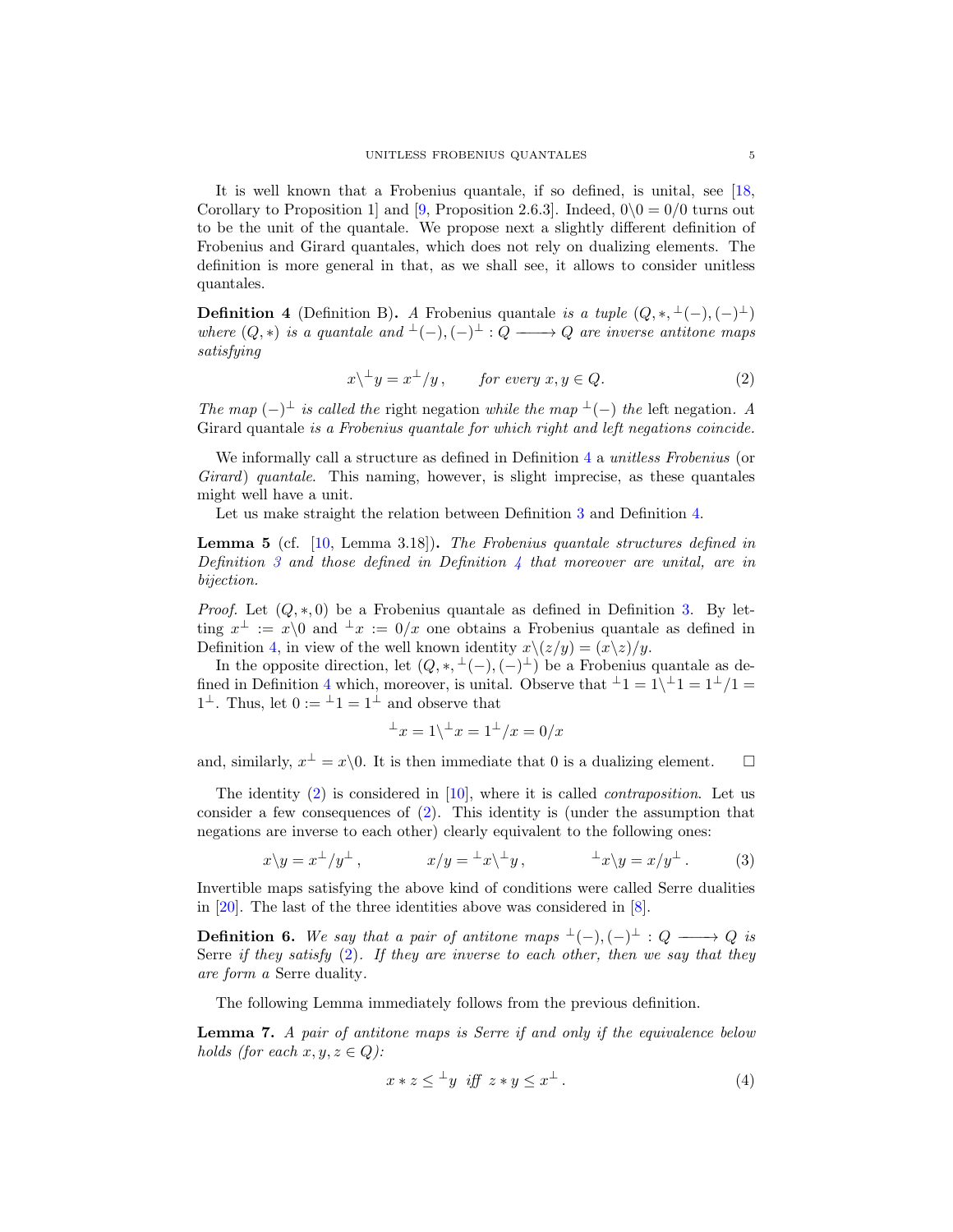Notice that the equivalence in  $(6)$  amounts to what we called elsewhere (see e.g. [\[24\]](#page-24-15)) the shift relations:

$$
x * y \le z \quad \text{iff} \quad \perp z * x \le \perp y \quad \text{iff} \quad y * z^{\perp} \le x^{\perp} \,,
$$

which also appear in [\[10,](#page-24-3) §3.2.2] under the naming of (IGP).

If Q is unital, then a Serre pair  $\perp(-)$ ,  $(-)$  necessarily form a Galois connection. If Q is not unital, then a Serre pair need not to be a Galois connection. For example, if  $x * y = 0$  for each  $x, y \in Q$ , then the constant map  $x^{\perp} = 0$ ,  $x \in Q$ , is Serre with itself, but it is not self-adjoint if Q has at least two elements. We shall restrict ourself, notably in the next section, to consider Serre pairs forming a Galois connection. Of course, if  $\perp(-)$ ,  $(-)$  are inverse to each other, then they are also adjoint.

Given a quantale  $(Q, *)$  and pair of antitone maps  $\bot(-), (-) \bot : Q \longrightarrow Q$ inverse to each other, we can define two distinct dual operators:

$$
x \oplus_{\perp} y := {}^{\perp}(y^{\perp} * x^{\perp}), \qquad x \perp \oplus y := ({}^{\perp}y * {}^{\perp}x)^{\perp}.
$$

**Proposition 8** (cf. [\[10,](#page-24-3) Lemma 3.17]). If  $\perp$ (-),(-) $\perp$  is a Serre duality, then the two dual multiplications coincide and they are determined by the implication and the negations as follows

$$
x \oplus_{\perp} y = {}^{\perp}x \backslash y = x/y^{\perp} = x \perp \oplus y.
$$

Proof. The chain of equivalences

$$
z \leq (\pm y * \pm x)^{\perp} \text{ iff } \pm y * \pm x \leq \pm z \text{ iff } \pm x * z \leq y \text{ iff } z \leq \pm x \setminus y
$$

yields the identity  $x \perp \oplus y = \perp x \setminus y$ . In a similar way, we have

$$
z \leq ^{\perp} (y^{\perp} * x^{\perp}) \text{ iff } y^{\perp} * x^{\perp} \leq z^{\perp} \text{ iff } z * y^{\perp} \leq x \text{ iff } z \leq x/y^{\perp}
$$

yielding  $x \oplus_{\perp} y = x/y^{\perp}$ . The equality  $x \oplus_{\perp} y = x_{\perp} \oplus y$  then follows from [\(3\)](#page-4-2).  $\Box$ 

Our next aim is that of providing simple examples of unitless Frobenius quantales that indeed lack units.

Example 9: Chu construction. We give a first example of unitless Girard quantale by observing that the usual Chu construction (or Twist product, see e.g. [\[12,](#page-24-16) [3,](#page-23-3) [18\]](#page-24-1)), does not require a quantale to be unital and yields a Girard quantale as defined in Definition [4.](#page-4-0) For a quantale  $(Q, *)$ , the quantale  $C(Q) = (Q \times Q^{\text{op}}, *)$ is defined by

$$
(x_1, x_2) \star (y_1, y_2) := (x_1 * y_1, y_1 \backslash x_2 \land y_2 \backslash x_1).
$$

One can directly check the associativity of  $\star$  and that it distributes in both arguments over joins of  $Q \times Q^{\text{op}}$ . Recall that

$$
(x_1, x_2)\setminus (z_1, z_2) = (x_1\setminus z_1 \land x_2/z_2, z_2 * x_1),
$$
  

$$
(z_1, z_2)/(y_1, y_2) = (z_1/y_1 \land z_2 \setminus y_2, y_1 * z_2),
$$

since the conditions  $(x_1, x_2) \star (y_1, y_2) \leq (z_1, z_2), (y_1, y_2) \leq (x_1, x_2) \setminus (z_1, z_2)$ , and  $(x_1, x_2) \leq (z_1, z_2)/(y_1, y_2)$ , are all equivalent to the conjuction of the three conditions:

$$
x_1 * y_1 \leq z_1
$$
,  $y_1 * z_2 \leq x_2$ ,  $z_2 * x_1 \leq y_2$ .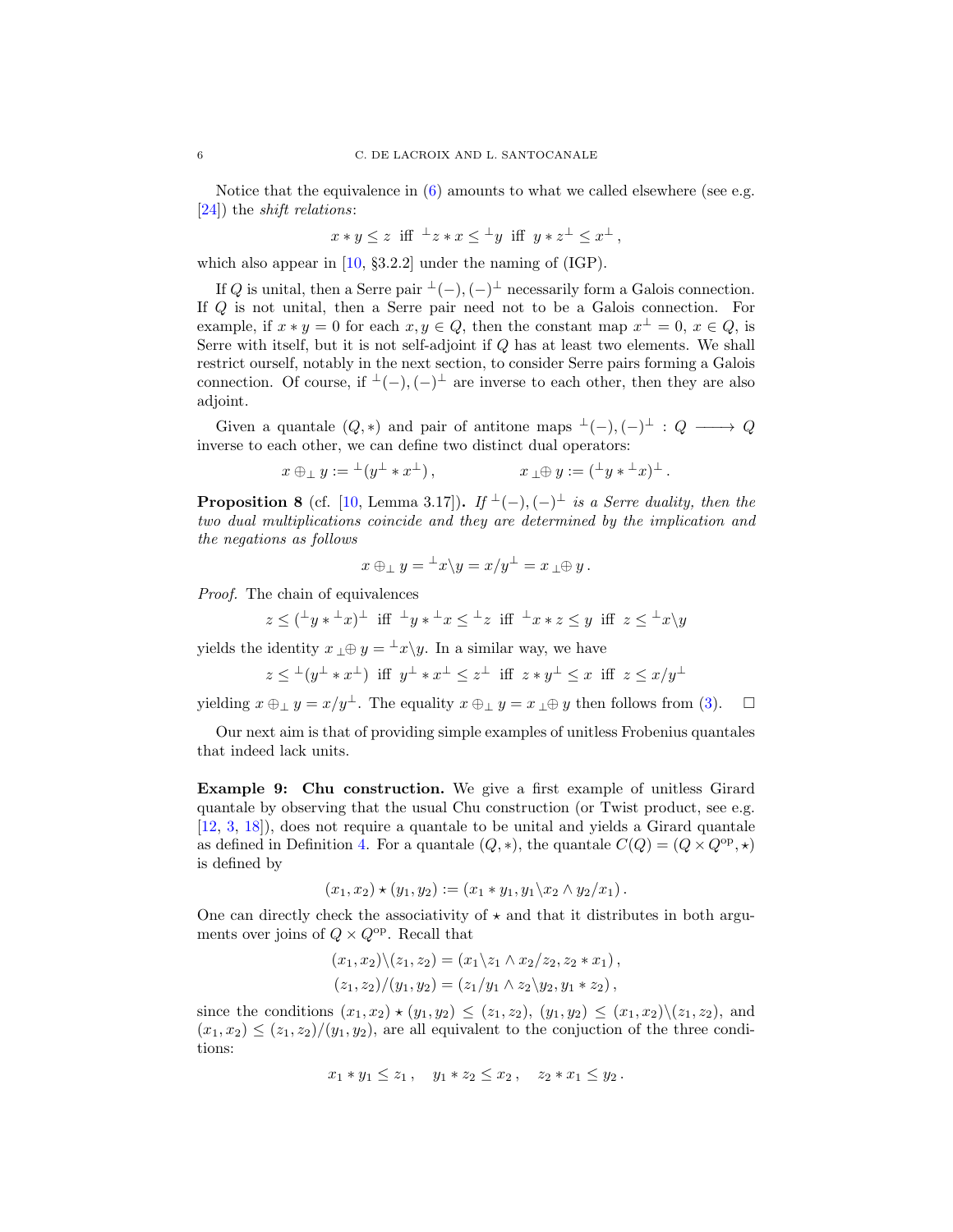The duality being given by

$$
(x_1, x_2)^{\perp} := (x_2, x_1),
$$

so the computations

$$
(x_1, x_2) \setminus (y_1, y_2)^\perp = (x_1, x_2) \setminus (y_2, y_1) = (x_1 \setminus y_2 \land x_2 / y_1, y_1 * x_1)
$$
  

$$
(x_1, x_2)^\perp / (y_1, y_2) = (x_2, x_1) / (y_1, y_2) = (x_2 / y_1 \land x_1 \setminus y_2, y_1 * x_1)
$$

exhibit  $(-)$ <sup>⊥</sup> as Serre self-dual.

**Proposition 10.** The quantale  $C(Q)$  is unital if and only if Q is unital.

Indeed, the first projection is a surjective semigroup homomorphism and so, if  $C(Q)$  has a unit  $(u_1, u_2)$ , then  $u_1$  is a unit of Q. On the other hand, it is well known see that if  $u_1$  is a unit of Q, then  $(u_1, \top)$  is a unit of  $C(Q)$ .

Example 11: Couples of quantales. In [\[8\]](#page-24-4) the authors define a couple of quantales as a pair of quantales  $C, Q$  that are related by a sup-preserving map  $\phi: C \longrightarrow Q$ ; moreover, C is asked to be a Q-bimodule and the following equations

$$
\phi(c_1) \cdot c_2 = c_1 \cdot \phi(c_2) = c_1 * c_2 \tag{5}
$$

are to be satisfied. If Q is a quantale, then  $C = Q^{\rm op}$  is a canonical Q-bimodule, with, for  $x, y \in Q$  and  $q \in Q^{\text{op}}$ ,

$$
y \cdot q = q/y, \qquad q \cdot x = x \backslash q.
$$

Thinking of  $\phi: Q^{op} \longrightarrow Q$  as a sort of negation, the first equation in [\(5\)](#page-6-1) yields

<span id="page-6-1"></span>
$$
x/\phi(y) = \phi(x)\backslash y\,,
$$

that is, the last equation in [\(3\)](#page-4-2). Notice that, by taking the above equality as definition of a binary operator on  $Q^{\rm op}$ , then this operator is necessarily associative. If, moreover,  $\phi$  is an involution, then  $Q$  becomes a unitless Girard quantale. Viceversa, unitless Girard quantale structures on Q give rise to couples of quantales  $\phi: C \longrightarrow Q$  with  $C = Q^{\rm op}$  and  $\phi$  an antitone involution. Let us notice, however, that Girard couples of quantales, in contrast to couples of quantales, turn out to have some unit [\[8,](#page-24-4) Proposition 8].  $\diamondsuit$ 

#### 3. Nuclei and phase quantales

<span id="page-6-0"></span>In this section we show how to generalise the elementary theory of nuclei from unital Girard quantales to unitless Girard quantales and also unitless Frobenius quantales.

Let us recall that a *quantic nucleus* (or simply a *nuclues*) on a quantale  $(Q, *)$ is a closure operator j on Q such that, for all  $x, y \in Q$ ,

$$
j(x) * j(y) \leq j(x * y).
$$

It is easily seen that a closure operator  $j$  is a nucleus if and only if the two conditions below hold:

$$
x * j(y) \leq j(x * y), \qquad j(x) * y \leq j(x * y), \qquad \text{for all } x, y \in Q.
$$

Given a nucleus j on  $(Q, *)$ , let  $Q_j$  be the set of fixed points of j. From the elementary theory of closure operators,  $Q_j$  is a complete lattice and  $j: Q \longrightarrow Q_j$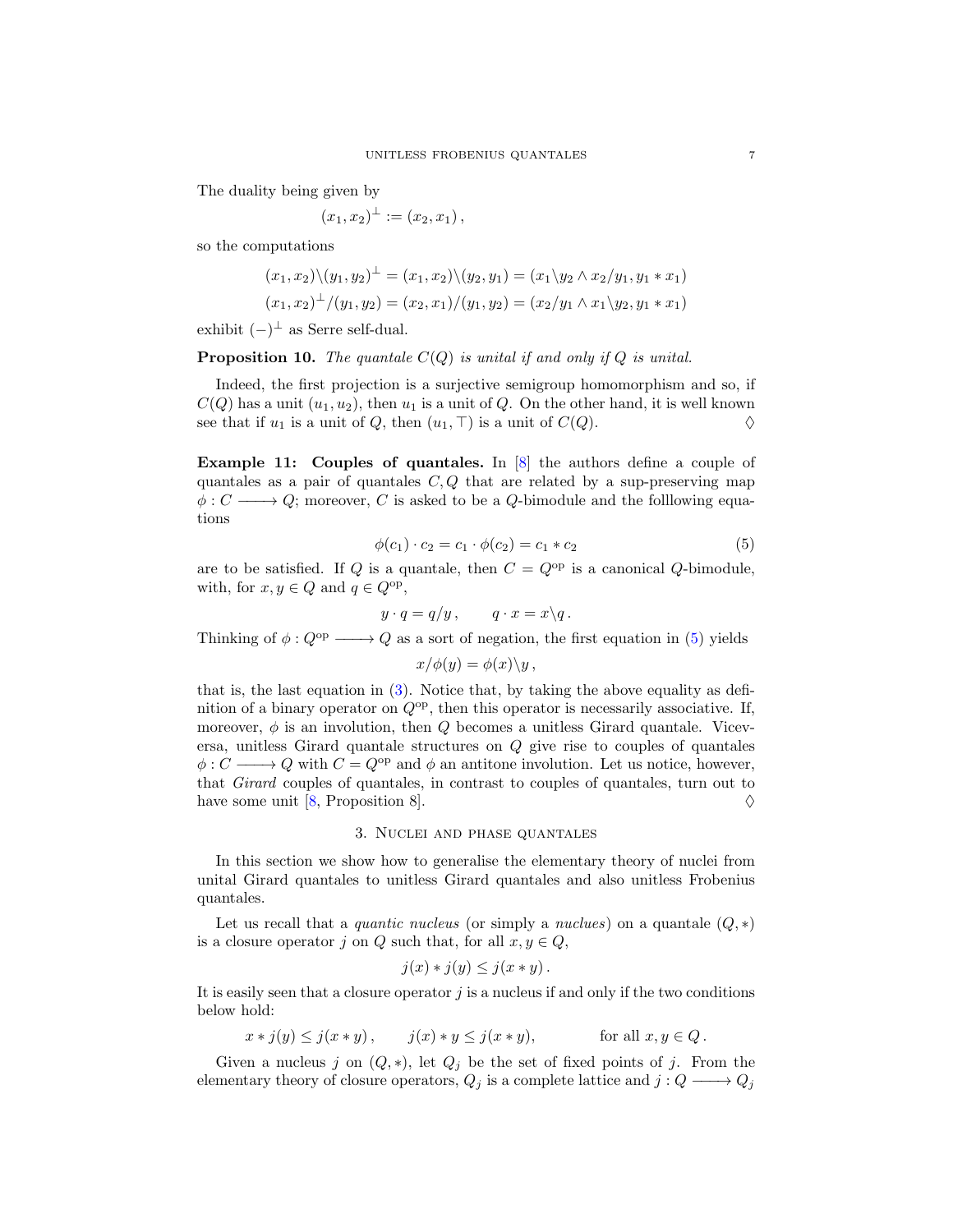is a surjective sup-preserving map.  $Q_j$  has a canonical structure of a quantale  $(Q_j, *_j)$  as well, where the multiplication is given by

$$
x *_{j} y := j(x * y).
$$

Moreover,  $j : (Q, *) \longrightarrow (Q_i, *_i)$  is a surjective quantale morphism.

**Definition 12.** For a quantale  $(Q, *)$ , a Serre Galois connection is a Galois connection  $l, r : Q \longrightarrow Q$  such that  $l \circ r = r \circ l$  and, for all  $x, y, z \in Q$ ,

$$
x * y \le r(z) \quad \text{iff} \quad z * x \le l(y). \tag{6}
$$

That is,  $(l, r)$  is Serre if  $l \circ r = r \circ l$  and the following identity holds:

<span id="page-7-0"></span>
$$
r(z)/y=z\backslash l(y).
$$

We shall refer to [\(6\)](#page-7-0) as the shift relation. Recall that if  $(l, r)$  is Serre and moreover  $(l, r)$  are inverse to each other, then we say that  $(l, r)$  is a Serre duality.

We say that  $r: Q \longrightarrow Q$  is a Serre map if  $(r, r)$  is a Serre Galois connection.

<span id="page-7-1"></span>**Proposition 13.** If  $(l, r)$  is a Serre Galois connection, then  $j := l \circ r = r \circ l$  is a nucleus and the restriction of  $(l, r)$  to  $Q_j$  yields a Frobenius quantale structure on  $(Q_j, *_j).$ 

*Proof.* We firstly prove that  $x * j(y) \leq j(x*y)$ , that is,  $x * r l(y) \leq r l(x*y)$ . Using the shift relation, this inclusion is equivalent to  $l(x*y)*x \leq lrl(y)$ . Since  $lrl(y) = l(y)$ , the latter inclusion is  $l(x * y) * x \leq l(y)$  and equivalent, by the shift relation, to  $x * y \leq r l(x * y)$ , where the last inclusion holds since  $r \circ l$  is a closure operator. The inclusion  $j(x) * y \leq j(x * y)$  is proved similarly, using now  $j = l \circ r$ .

Next, the restrictions of  $(l, r)$  to  $Q_j$  have  $Q_j$  as codomain: if  $x \in Q_j$ , then  $j(r(x)) = r(l(r(x))) = r(x)$ , so  $r(x) \in Q_j$ . Similarly,  $l(x) \in Q_j$ . These restrictions are also inverse to each other: for  $x \in Q_j$ ,  $l(r(x)) = r(l(x)) = j(x) = x$ . Let us argue that these restrictions are Serre: for  $x, y, z \in Q_j$ ,  $x *_{j} y = j(x * y) \leq r(z)$  iff  $x * y \leq r(z)$  (since  $r(z) \in Q_j$ ) iff  $z * x \leq l(y)$  iff  $z * j \leq x \leq j(z * x) \leq l(y)$ , so the shift relation holds in  $Q_i$ .

<span id="page-7-2"></span>**Proposition 14.** Let j be a nucleus on  $(Q, *)$  and suppose that  $l, r : Q_j \longrightarrow Q_j$ is a Serre duality on  $(Q_i, *_i)$ . Then  $(l \circ j, r \circ j)$  is a Serre Galois connection on  $(Q, *)$  and the Frobenius quantale structure  $(Q_j, *_j, l, r)$  is induced from  $(l \circ j, r \circ j)$ as described in Proposition [13.](#page-7-1)

*Proof.* Let  $j, l, r$  be as stated. For  $x, y, z \in Q$ , we have  $x \leq r(j(y))$  iff  $j(x) \leq r(j(y))$ iff  $j(y) \leq l(j(x))$  iff  $y \leq l(j(x))$ . Moreover

$$
x * y \le r(j(z)) \text{ iff } j(x * y) = j(x) *_{j} j(y) \le r(j(z))
$$
  
iff 
$$
j(z * x) = j(z) *_{j} j(x) \le l(j(y)) \text{ iff } z * x \le l(j(y)).
$$

Notice now that  $j \circ r = r$  and  $j \circ l = l$ , since by assumption the codomain of r and l is  $Q_j$ . Then

$$
(l \circ j) \circ (r \circ j) = l \circ r \circ j = j
$$

and, similarly,  $(r \circ j) \circ (l \circ j) = j$ . Finally, the restriction of  $r \circ j$  (resp.,  $l \circ j$ ) to  $Q_j$ is r (resp., l), for example, for  $x \in Q_j$ , we have  $(r \circ j)(x) = r(j(x)) = r(x)$ .

We add next some remarks.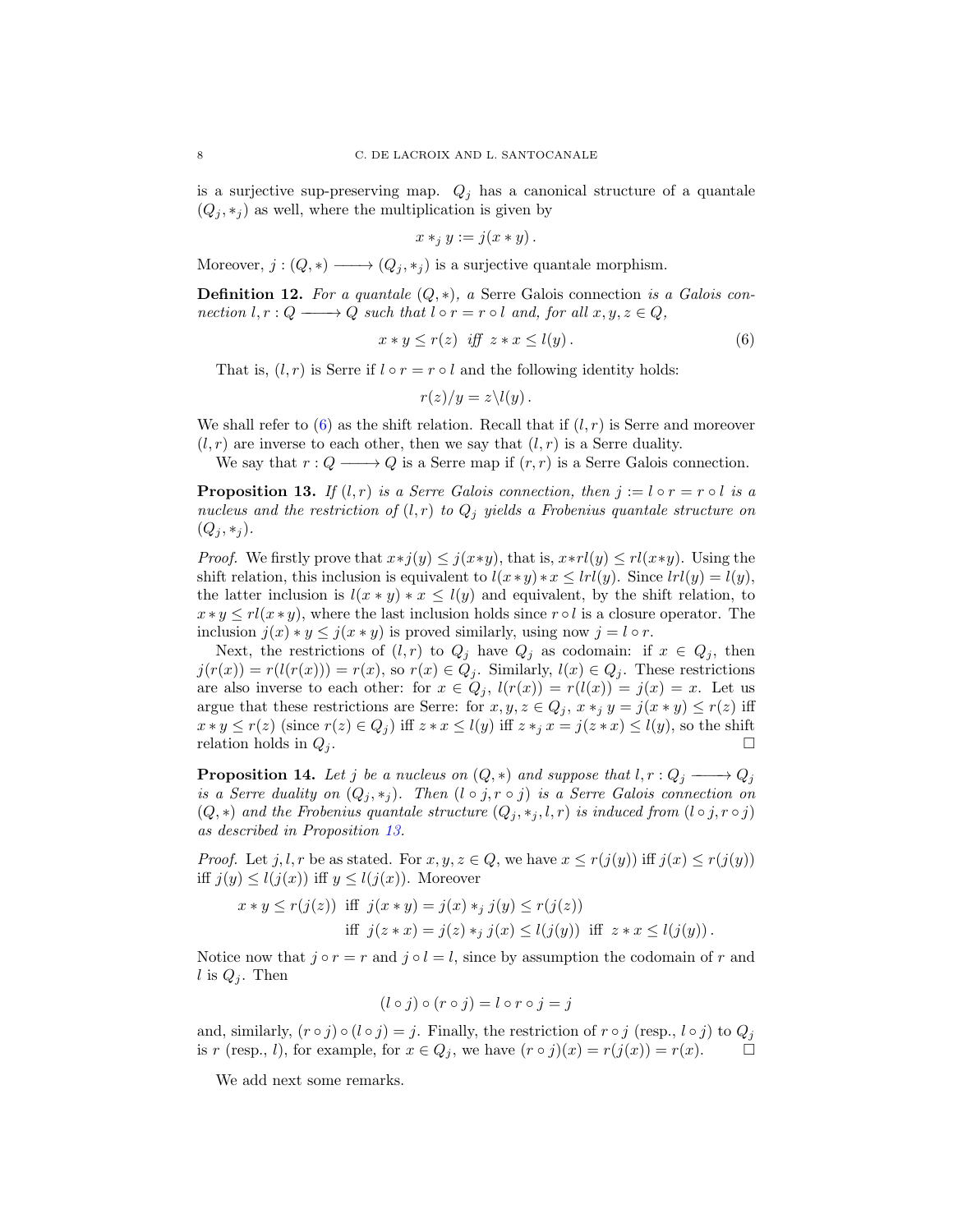**Definition 15.** If 0 is an element of a quantale  $(Q, *)$ , then we say that 0 is weakly cyclic if

$$
0/(x\backslash 0) = (0/x)\backslash 0, \quad \text{for all } x \in Q.
$$

We say that a Serre Galois connection  $(l, r)$  on  $(Q, *)$  is representable by 0 if

 $r(x) = x\backslash 0$ ,  $l(x) = 0/x$ , for all  $x \in Q$ .

Observe that if a Serre Galois connection  $(l, r)$  is representable by  $0 \in Q$ , then 0 is a weakly cyclic element.

**Lemma 16.** If  $(Q, *)$  is unital, then every Serre Galois connection is representable.

*Proof.* If 1 is the unit of  $(Q, *)$ , then

$$
r(y) = r(y)/1 = y\setminus l(1)
$$
 and  $l(y) = 1\setminus l(y) = r(1)/y$ .

Moreover

$$
r(1) = r(1)/1 = 1 \setminus l(1) = l(1),
$$

and therefore  $(l, r)$  is representable by  $0 = r(1) = l(1) \in Q$ .

<span id="page-8-0"></span>**Lemma 17.** Let 0 be a weakly cyclic element of a quantale  $(Q, *)$  and set  $r(x) :=$  $x\setminus 0$  and  $l(x) := 0/x$ . Then  $(l, r)$  is a representable Serre Galois connection. If 0 is j-closed (with  $j = r \circ l = l \circ r$ ), then  $(Q_j, *_j)$  is unital. If  $(Q, *)$  is unital, then 0 is j-closed.

*Proof.* The first statement is obvious. If 0 is j-closed, then the relations  $r(x) = x\backslash 0$ and  $l(x) = 0/x$  hold within  $Q_i$ , whence 0 is a dualizing element of  $Q_i$  which therefore is unital. Finally, if 1 is the unit of  $(Q, *)$ , then  $0 = r(1) = rlr(1) = l(1) = lrl(1)$ . showing that 0 is *i*-closed.  $l(1) = lrl(1)$ , showing that 0 is j-closed.

<span id="page-8-1"></span>**Lemma 18.** For  $(l, r)$  a Galois connection on Q, the condition  $l \circ r = r \circ l$  holds if and only if the images of l and r in Q coincide.

*Proof.* For a map f let  $Img(f)$  denote its image. Notice that  $Img(r) = Q_{rol}$ , since  $r(x) = r(l(r(x)))$  and similarly  $Img(l) = Q_{lor}$ . Therefore, if  $r \circ l = l \circ r$ , then  $Img(r) = Img(l)$ . Conversely, if  $Img(r) = Img(l)$ , then  $Q_{rol} = Q_{lor}$  and since a closure operator is determined by the set of its fixed points, then  $l \circ r = r \circ l$ .

Example 19: Trivial quantales. As we do not require units, each complete lattice Q can be endowed with the trivial quantale structure, defined by:

$$
x * y := \bot, \quad \text{for each } x, y \in Q.
$$

The trivial quantale structure clearly is not unital, unless  $Q$  is a singleton. Notice that, for the trivial structure,

$$
x \backslash y = y/x = \top
$$
, for each  $x, y \in Q$ .

If Q is autodual, say with  $l, r : Q \longrightarrow Q$  inverse to each other, then  $(Q, *, l, r)$  is a unitless Frobenius quantale.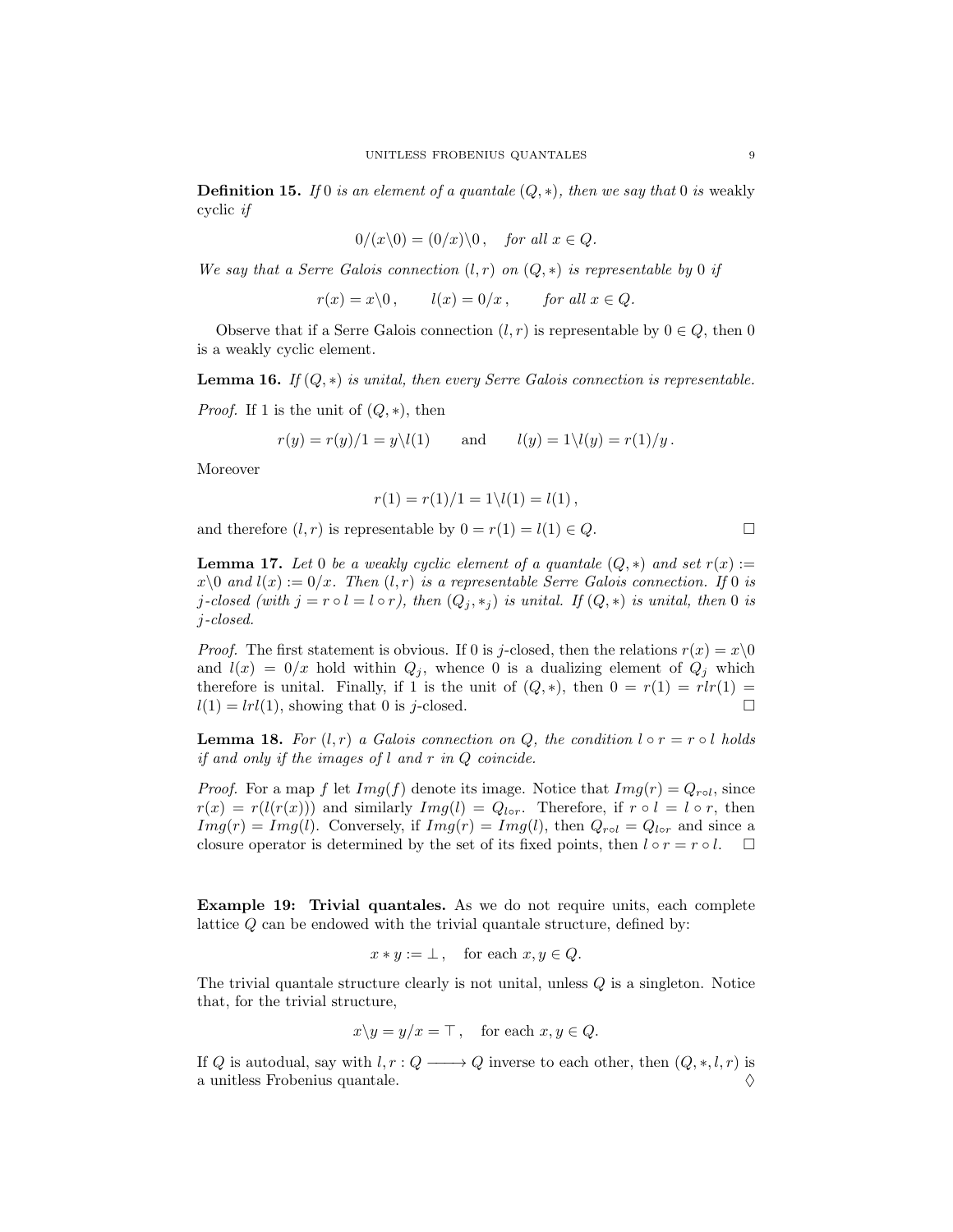The trivial structure is a source of counter-examples to quick conjectures. Consider  $(2, *)$ , the two-element Boolean algebra equipped with the trivial quantale structure. Then we have  $x * y \leq r(z)$  if and only if  $y * z \leq l(x)$  no matter how we choose  $(l, r)$ . Thus, we might chose  $(l, r)$  not antitone and yet satisfying the shift relation (take  $r = l$  be the identity of 2), or choose  $(l, r)$  antitone but not a Galois connection (take  $r = l$  be the constant function taking  $\perp$  as its unique value).

Also, consider the diamond lattice with 3 atoms (see figure [2\)](#page-20-1) and endow it with the trivial quantale structure. Take for  $r$  a duality that cyclically permutes the 3 atoms and let l be its inverse, so to have  $l \neq r$ . Then  $(l, r)$  is a Serre duality on the commutative quantale over  $M_3$ . On the other hand, every representable Serre duality on a commutative quantale is necessarily self-adjoint (i.e. we have  $r = l$ ).

It might be asked whether  $(l, r)$  representable on Q implies that  $(l, r)$  is representable on  $Q_i$ . This is not the case. On the chain  $0 < 1 < 2$ , consider the following commutative quantale structure:

$$
\begin{array}{c|cccc}\n* & 0 & 1 & 2 \\
\hline\n0 & 0 & 0 & 0 \\
1 & 0 & 0 & 0 \\
2 & 0 & 0 & 1\n\end{array}
$$

By commutativity, 0 is weakly cyclic and, letting  $r(x) = x\backslash 0$ , we have  $r(0) =$  $r(1) = 2$  and  $r(2) = 1$ . Therefore  $Q_i = \{1, 2\}$  and the  $*_i$  is the trivial quantale structure on  $Q_i$ . As the implication of the trivial structure is constant, it cannot yield the (unique) duality of  $\{1,2\}$ . Considering Lemma [17,](#page-8-0) notice here that 0 is not j-closed.

It is not difficult to reproduce similar counter-examples with the multiplication being non-trivial (i.e.  $x * y \neq \bot$ , for some  $x, y \in Q$ ).

Phase quantales. We explore next the construction described in Propositons [13](#page-7-1) and [14](#page-7-2) when  $(Q, *)$  is the free quantale  $(P(S), \bullet)$  over a semigroup  $(S, \cdot)$ . Recall (see e.g.  $[9]$ ) that

$$
X \bullet Y := \{ x \cdot y \mid x \in X, y \in Y \},
$$
  
\n
$$
X \setminus Y = \{ s \in S \mid s \cdot x \in Y, \text{ for all } x \in X \},
$$
  
\n
$$
Y/X = \{ s \in S \mid x \cdot s \in Y, \text{ for all } x \in X \}.
$$

It is well-known (see e.g. [\[15\]](#page-24-17)) that Galois connections  $(l, r)$  on  $P(S)$  bijectively correspond to binary relations  $R$  via the correspondence

 $xRy$  iff  $x \in l({y} \})$  iff  $y \in r({x} \})$ 

so

$$
r(Z) = \{ u \in S \mid zRu, \text{ for all } z \in Z \}, \quad l(Y) = \{ u \in S \mid uRy, \text{ for all } y \in Y \}.
$$

We aim ro characterize Serre Galois connections via properties of their corresponding relation.

**Proposition 20.** A Galois connection  $(l, r)$  on  $(P(S), \bullet)$  satisfies the shift relation  $(6)$  if and only if its corresponding binary relation R satisfies

<span id="page-9-0"></span>
$$
x \cdot yRz \quad \text{iff} \quad xRy \cdot z \,, \quad \text{for all} \ x, y, z \in S. \tag{7}
$$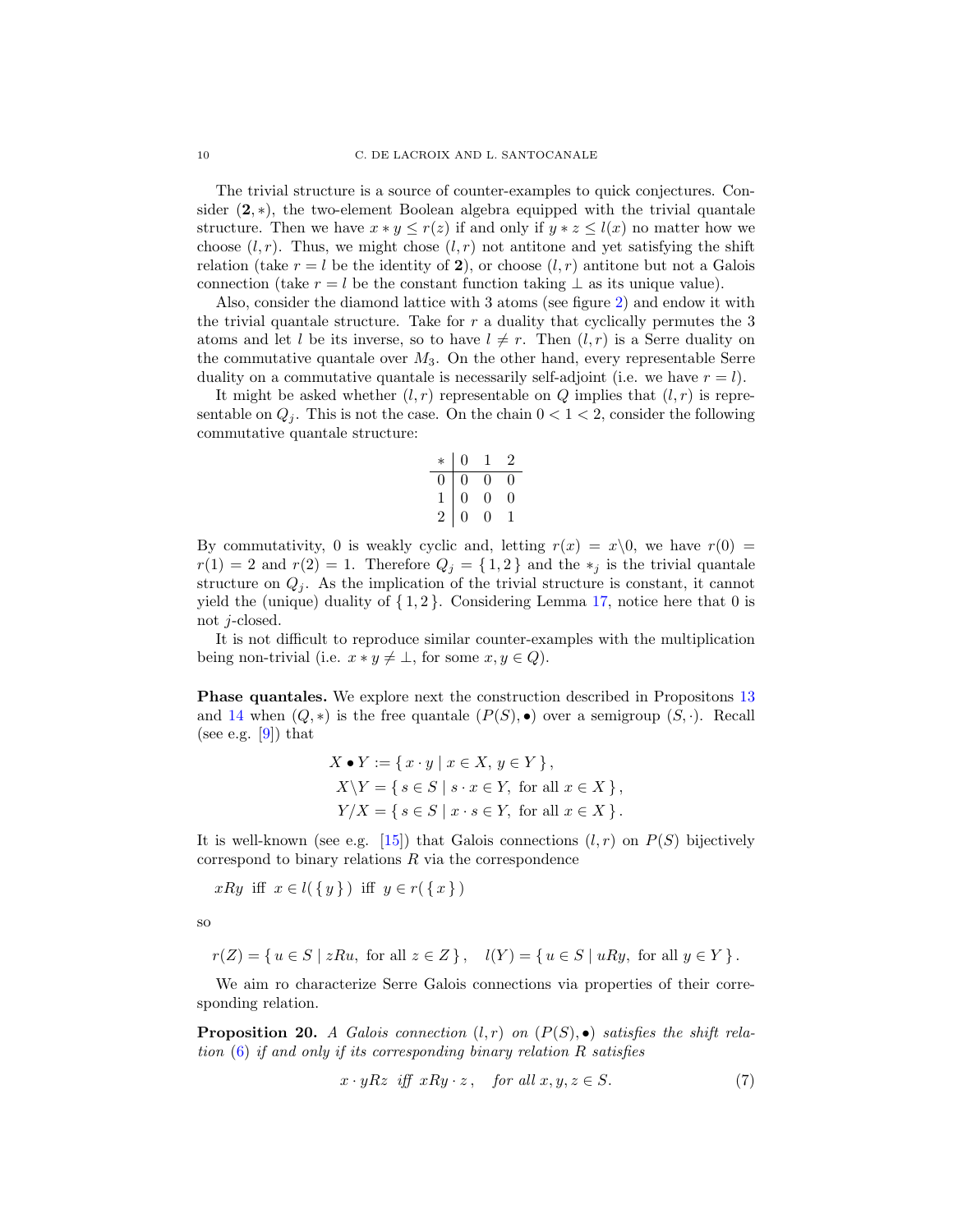*Proof.* If  $(l, r)$  satisfie  $(6)$ , then the following is a chain of equivalent statements (where  $X, Y, Z$  are subsets of  $S$ ):

$$
\forall x \in X, y \in Y, z \in Z, zRx \cdot y \text{ iff } X \bullet Y \subseteq r(Z)
$$
  
iff  $Z \bullet X \subseteq l(Y)$   
iff  $\forall x \in X, y \in Y, z \in Z, z \cdot xRy.$ 

Considering singletons we obtain that  $R$  satisfies

$$
\forall x, y, z \in S \ zRx \cdot y \ \text{iff} \ z \cdot xRy \,,
$$

and clearly the latter condition suffices for  $(6)$  to hold.  $\square$ 

We call *associative* a relation satisfying [\(7\)](#page-9-0). To complete the characterisation of Serre Galois connections, we need to characterise the condition  $l \circ r = r \circ l$  in terms of the corresponding relation  $R$ . Notice first that the condition trivially holds if  $R$ is symmetric, in which case  $r = l$ .

By Lemma [18,](#page-8-1)  $r \circ l = l \circ r$  if and only if  $Im(r) = Im(l)$ , that is

$$
\forall X \exists Y \text{ s.t. } r(X) = l(Y), \text{ and } \forall Y \exists X \text{ s.t. } r(X) = l(Y).
$$

Clearly, these two conditions hold if and only if they hold with  $X$  (in the fist case, or  $Y$  in the second) restricted to singleton, yielding

$$
\forall x \exists Y_x \forall z \ (xRz \ \text{iff} \ zRy, \forall y \in Y_x), \tag{8}
$$

$$
\forall y \exists X_y \forall z \ (zRy \text{ iff } xRz, \forall x \in X_y). \tag{9}
$$

We call *weakly-symmetric* a relation satisfying  $(8)$  and  $(9)$ .

We exemplify our previous observations, in particular the use of Proposition [13,](#page-7-1) in different ways.

Example 21. Our first example illustrates how to construct ad-hoc unitless Frobenius quantales with almost no effort.

Consider  $(\Sigma^+, \cdot)$ , the free semigroup over the alphabet  $\Sigma$ . Let R be the binary relation total on letters and empty otherwise:  $wRu$  iff  $w, u \in \Sigma$ . Due to the absence of units, condition  $(7)$  is trivially satisfied. Notice also that R is symmetric. The closed subsets of  $\Sigma^+$  are  $\emptyset$ ,  $\Sigma$ , and  $\Sigma^+$  and the table for the multiplication is as follows:  $\mathbf{r}$ 

$$
\begin{array}{c|cccc}\n & \emptyset & \Sigma & \Sigma^+ \\
\hline\n\emptyset & \emptyset & \emptyset & \emptyset \\
\Sigma & \emptyset & \Sigma^+ & \Sigma^+ \\
\Sigma^+ & \emptyset & \Sigma^+ & \Sigma^+\n\end{array}
$$

This quantale does not have units but it has a Serre duality, the unique duality of the chain  $\emptyset \subseteq \Sigma \subseteq \Sigma^+$ .  $+$ .

Example 22: Unital Frobenius quantales from pregroups. Here we illustrate how the same tools can be used to build Frobenius quantales that are not Gi-rard quantales. Recall that a pregroup, see e.g. [\[5\]](#page-23-4), is an ordered monoid  $(M, 1, \cdot, \leq)$ coming with functions  $l, r : M \longrightarrow M$  satisfying

$$
x \cdot x^r \le 1, \qquad x^l \cdot x \le 1, \qquad 1 \le x^r \cdot x, \qquad 1 \le x \cdot x^l,
$$

for all  $x \in M$ . That is, a pregroup is a posetal rigid category. Consider the relation R defined by  $xRy$  iff  $x \cdot y \leq 1$ . Clearly, R is associative. Observe now that  $x \cdot z \leq 1$ 

<span id="page-10-1"></span><span id="page-10-0"></span>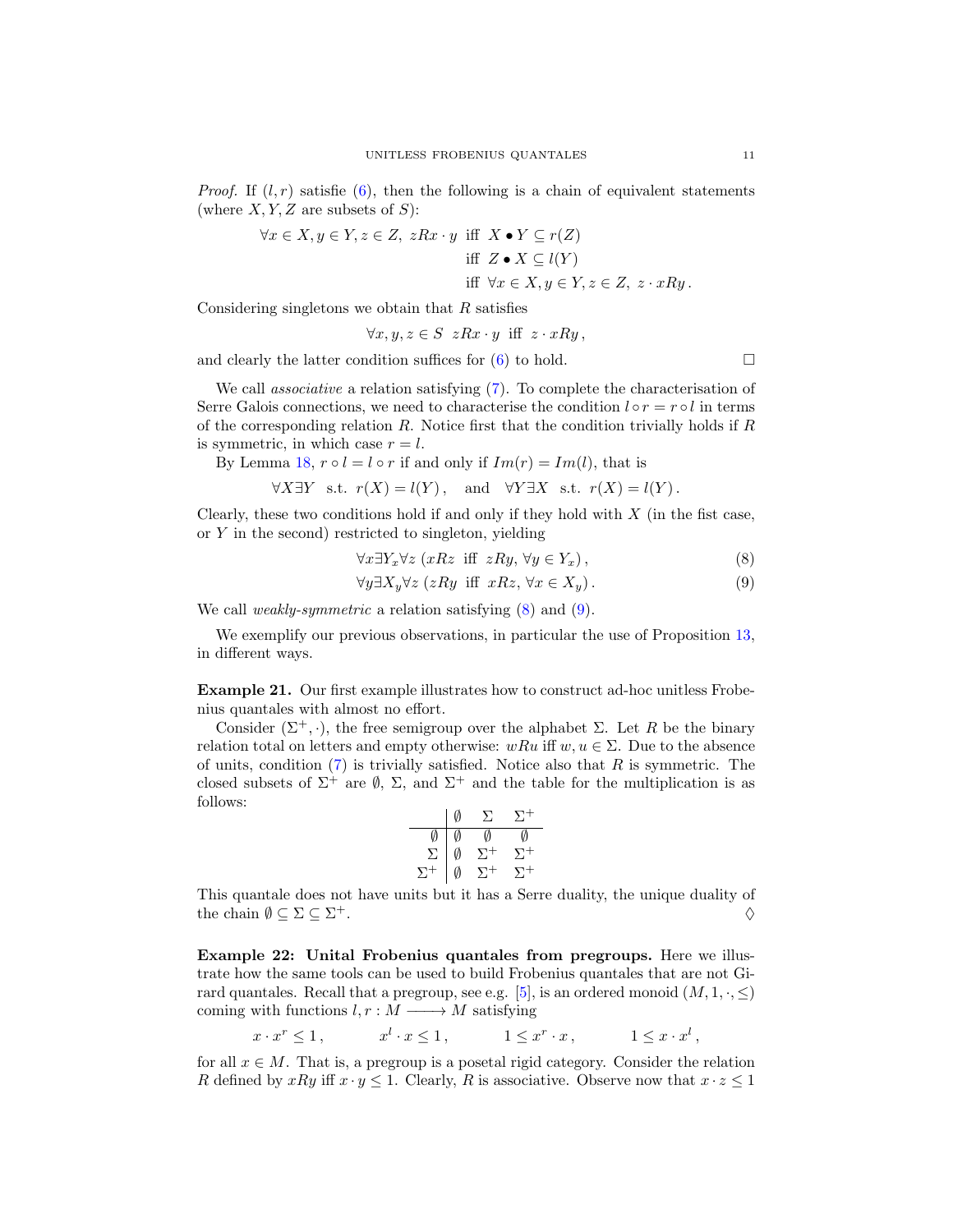if and only if  $z \cdot x^{rr} \leq 1$ . That is, the condition in [\(8\)](#page-10-0) is satisfied by letting  $Y_x = \{x^{rr}\}\.$  Similarly, [\(9\)](#page-10-1) is satisfied by letting  $X_y = \{y^{ll}\}\.$  Since M has a unit, both  $P(M)$  and  $P(M)_i$  are unital.

Example 23: Unitless Girard quantales from C<sup>\*</sup>-algebras. Let us consider an algebra A coming with an associative symmetric pairing (i.e. a bilinear form)  $\langle -, - \rangle$  into the base field K. We do not assume that A has a unit. We recall that a pairing is said to be associative if it satisfies  $\langle x \cdot y, z \rangle = \langle x, y \cdot z \rangle$ , for each  $x, y, z \in A$ (in which A is called a Frobenius algebra).

The binary relation R, defined by xRy if and only if  $\langle x, y \rangle = 0$ , is then an associative relation on the semigroup reduct  $(A, \cdot)$  of A, so we can consider the powerset quantale  $(P(A), \bullet)$  and the Serre Galois connection  $(l, r)$  the relation R gives rise to. Since R is symmetric, we denote  $l(X) = r(X) = X^{\perp}$ , as usual from standard algebra, and so  $j(X) = X^{\perp \perp}$ . Clearly, if A has a unit, then  $P(A)$  and its quotient  $P(A)_j$  have a unit as well.

We argue next that the converse holds, if we can transform the pairing into a sort of inner product (as for example with C<sup>∗</sup>-algebras). Namely, suppose that A comes with an involution  $(-)^* : A \longrightarrow A$  such that, for each  $f \in A$ ,

<span id="page-11-0"></span>
$$
\langle f, f^* \rangle = 0 \text{ implies } f = 0. \tag{10}
$$

In particular, assuming [\(10\)](#page-11-0), we have  $A^{\perp} = \{0\}$ . Under these assumptions, the following statement holds:

## **Proposition 24.** If  $P(A)_i$  has a unit, then A has a unit.

*Proof.* Obviously, every set of the form  $X^{\perp}$  is a subspace of A. Let us say that a subpace is closed if it is of the form  $j(Y)$  or, equivalently,  $X^{\perp}$  (for some X or some  $Y$ ).

We firstly observe that every one dimensional subspace of  $A$  is closed. That is, we have  $j(\lbrace f \rbrace) = \mathbb{K}f$ , for each  $f \in A \setminus \lbrace 0 \rbrace$ . Indeed, for  $g \in A$  and  $k = \frac{\langle g, f^* \rangle}{\langle f, f^* \rangle}$ , we  $\langle f, f^* \rangle$ can write  $g = (g - kf) + kf$  with  $g - kf \in \{f^*\}^\perp$ . Because of [\(10\)](#page-11-0), we also have  $f \notin \{f^*\}^{\perp}$ . That is, we have and  $\mathbb{K} f \vee \{f^*\}^{\perp} = A$  and  $\mathbb{K} f \wedge \{f^*\}^{\perp} = \{0\}$  in the lattice of subspaces of A. The relation  $\mathbb{K} f \vee \{f^*\}^{\perp} = A$  a fortiori implies the relation  $j(Kf) \vee_j \{f^*\}^{\perp} = A$ , taken in the lattice of closed subpaces of A. Using the duality, we derive  $\{0\} = A^{\perp} = (j(\mathbb{K}f) \vee_j \{f^*\}^{\perp})^{\perp} = j(\mathbb{K}f)^{\perp} \wedge_j \{f^*\}^{\perp \perp} =$  $\{f\}^{\perp} \wedge \{f^*\}^{\perp\perp}$ , where we have used that both meets  $\wedge$  (the meet in the lattice of subspaces of A) and  $\wedge_i$  (the meet in the lattice of closed subspace of A) are computed as intersection. Then we also have  $\{0\} = \{f^*\}\perp \wedge \{f^{**}\}\perp \perp = \{f^*\}\perp \wedge \{\emptyset\}$  $\{f\}^{\perp\perp}$ . It follows that both  $\mathbb{K}f$  and  $j(\{f\}) = \{f\}^{\perp\perp}$  are complements of  $\{f^*\}^{\perp}$ in the lattice of subspaces of A. Since  $\mathbb{K} f \subseteq j(\lbrace f \rbrace)$ , we derive  $\mathbb{K} f = j(\lbrace f \rbrace)$  using modularity of this lattice.

Let now U be the unit of  $P(A)_j$ . Then  $U \bullet \{ f \} = j(U) \bullet \{ f \} \subseteq j(U \bullet \{ f \}) \subseteq$  $j(U \bullet j({f}) = U \bullet_j j({f}) = j({f}) = \mathbb{K}f$  and, similarly,  ${f \bullet U \subseteq \mathbb{K}f}$ . Thus, for each  $u \in U$  and  $f \in A$ ,  $u \cdot f = kf$  and  $f \cdot u = k'f$  for some  $k, k' \in \mathbb{K}$ . In particular, for  $u, v \in U$ , then  $ku = u \bullet v = k'v$ , showing that U has dimension 1 (the unit U cannot be  $\{0\}$  unless  $A = \{0\}$ ). We claim now that, given  $u \in U$ , there exists  $k \in \mathbb{K}$  such that, for all  $f \in A$ ,  $u \cdot f = kf$ . Indeed, let  $f, g \in A \setminus \{0\}$  and write  $u \cdot f = k_f f$  and  $u \cdot g = k_g g$ . If  $f = kg$ , then  $k_f f = u \cdot f = u \cdot kg = k(u \cdot g)$  $kk_g g = k_g kg = k_g f$ , thus  $k_f = k_g$ . Suppose now that  $f, g$  are linearly independent.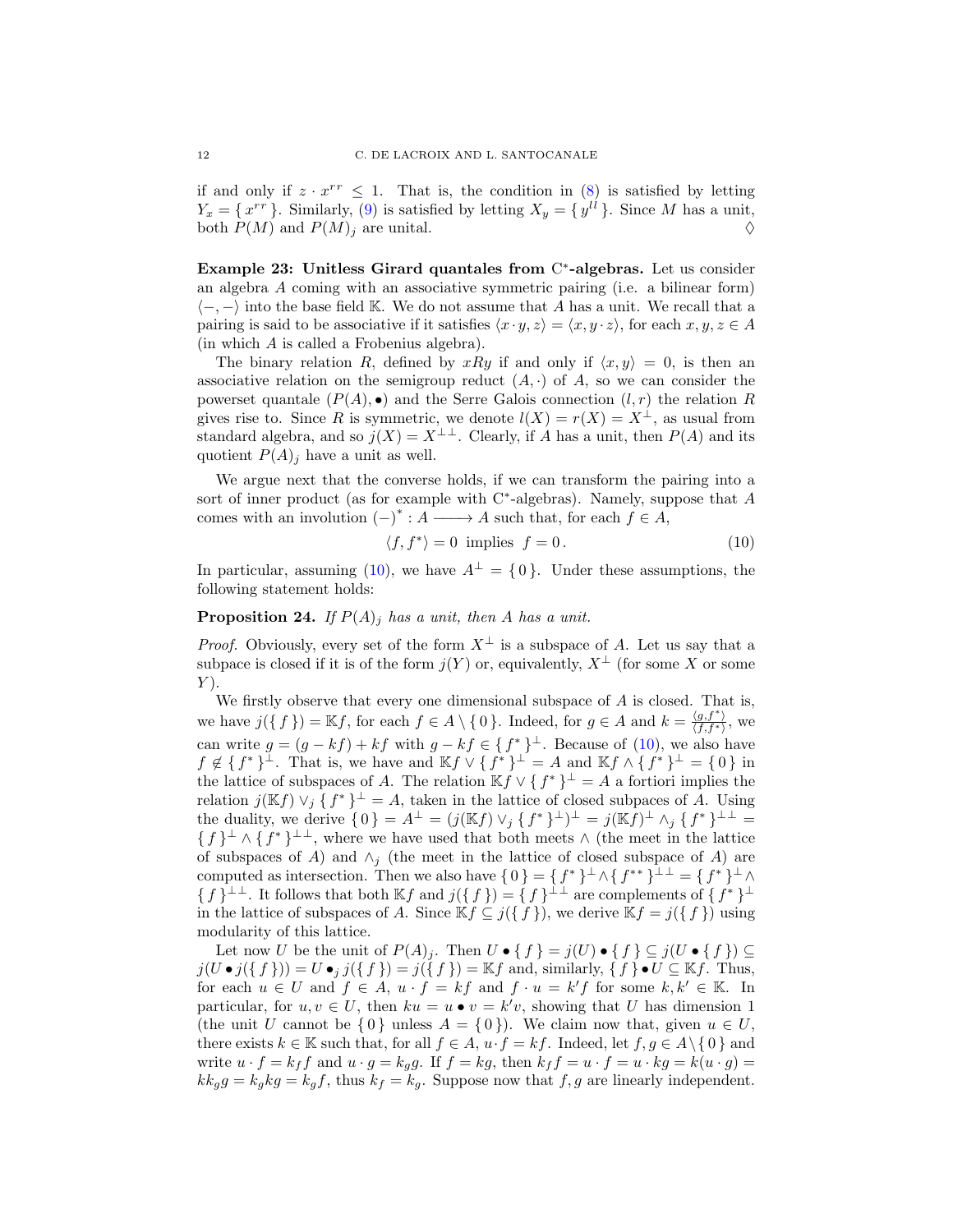Then, for some  $k \in \mathbb{K}$ ,  $kf + kg = k(f + g) = u \cdot (f + g) = u \cdot f + u \cdot g = k_f f + k_g g$ which yields the relation  $(k - k_f)f = (k_g - k)g$  and  $k_f = k = k_g$ . We have proved the claim from which it readily follows that  $u' := \frac{1}{k}u$  is a left unit of A. Similarly, we can find a right unit  $\tilde{u}$  and, as usual,  $\tilde{u} = u'$ . Thus A is unital.

The C<sup>∗</sup>-algebra of  $n \times n$  matrices over the complex numbers  $\mathbb C$  comes with the pairing  $\langle A, B \rangle = tr(A \cdot B)$ , where  $A^*$  is the conjugate transpose of A. This algebra is unital and gives rise to a well known Girard quantale, see e.g  $[9, §2.6.15]$  $[9, §2.6.15]$ . We can adapt this construction to consider classes of linear operators on an infinite dimensional Hilbert space H. A continuous linear mapping  $f : H \longrightarrow H$  is trace class, see e.g. [\[6,](#page-24-18) §18], if

<span id="page-12-0"></span>
$$
\sum_{e\in\mathcal{E}}\langle |f|e,e\rangle_H<\infty\,,
$$

where  $\langle -, - \rangle_H$  above is the inner product of the Hilbert space H,  $\mathcal E$  is an orthonormal basis, and  $|f|$  is the unique positive operator such that  $f^* \circ f = |f|^2$ . For such an operator, we can define

$$
tr(f) := \sum_{e \in \mathcal{E}} \langle f(e), e \rangle_H, \qquad \langle f, g \rangle := tr(f \cdot g), \tag{11}
$$

yielding an associative symmetric pairing. Now,  $f$  is trace class if and only if its adjoint  $f^*$  is trace class. With respect to the involution given by the adjoint, this pairing satisfies [\(10\)](#page-11-0). The algebra of trace class operators does not have a unit. First of all, it is easily seen that the identity is not trace class. Indeed, this algebra is a well-known proper (when  $H$  is infinite dimensional) ideal of the algebra of bounded linear operators on H. Most importantly, this algebra cannot have a unit. In fact, for each  $h \in H$  there exists a trace class operator  $c_h$  and  $p_h \in H$  such that  $c_h(p_h) = h$ . For example, if  $\mathcal E$  is a basis for H, we can let  $e_0 \in \mathcal E$ , and define  $c_h(e_0) = h$ , and  $c_h(e) = 0$ , for  $e \in \mathcal{E} \setminus \{e_0\}$ . Then a unit u is forcedly the identity:

$$
u(h) = u(c_h(p_h)) = (u \circ c_h)(p_h) = c_h(p_h) = h
$$
, for all  $h \in H$ .

We collect these observations into a formal statement.

Theorem 25. The collection of closed subspaces of the algebra of trace class operators is a unitless Girard quantale.

Similar considerations can be developed for Hilbert-Schmidt operators, see [\[6\]](#page-24-18). Indeed, the composition of two such operators is trace class, showing that the formula for the pairing in [\(11\)](#page-12-0) also applies to these operators.  $\Diamond$ 

Our next goal is to give a representation theorem, analogous to the representation theorem for Girard quantales, see e.g. [\[18,](#page-24-1) Theorem 2]. The representation theorem is here extended to Frobenius and unitless quantales.

**Proposition 26.** Given a Frobenius quantale  $(Q, *, \perp (-), (-) \perp)$ , define xRy iff  $x \leq \pm y$ . Then R is an associative weakly symmetric relation yielding a Serre Galois connection  $(l, r)$  on  $(P(Q), \bullet)$ , whose quotient  $(P(Q)_j, \bullet_j, l, r)$  is isomorphic  $to (Q, *, \perp(-), (-)^{\perp}).$ 

*Proof.* Let us verify that  $R$  is associative:

$$
zRx \ast y \ \text{ iff } \ z \leq^{\perp}(x \ast y) \ \text{ iff } \ x \ast y \leq z^{\perp} \ \text{ iff } \ z \ast x \leq^{\perp}y \ \text{ iff } \ z \ast xRy \, .
$$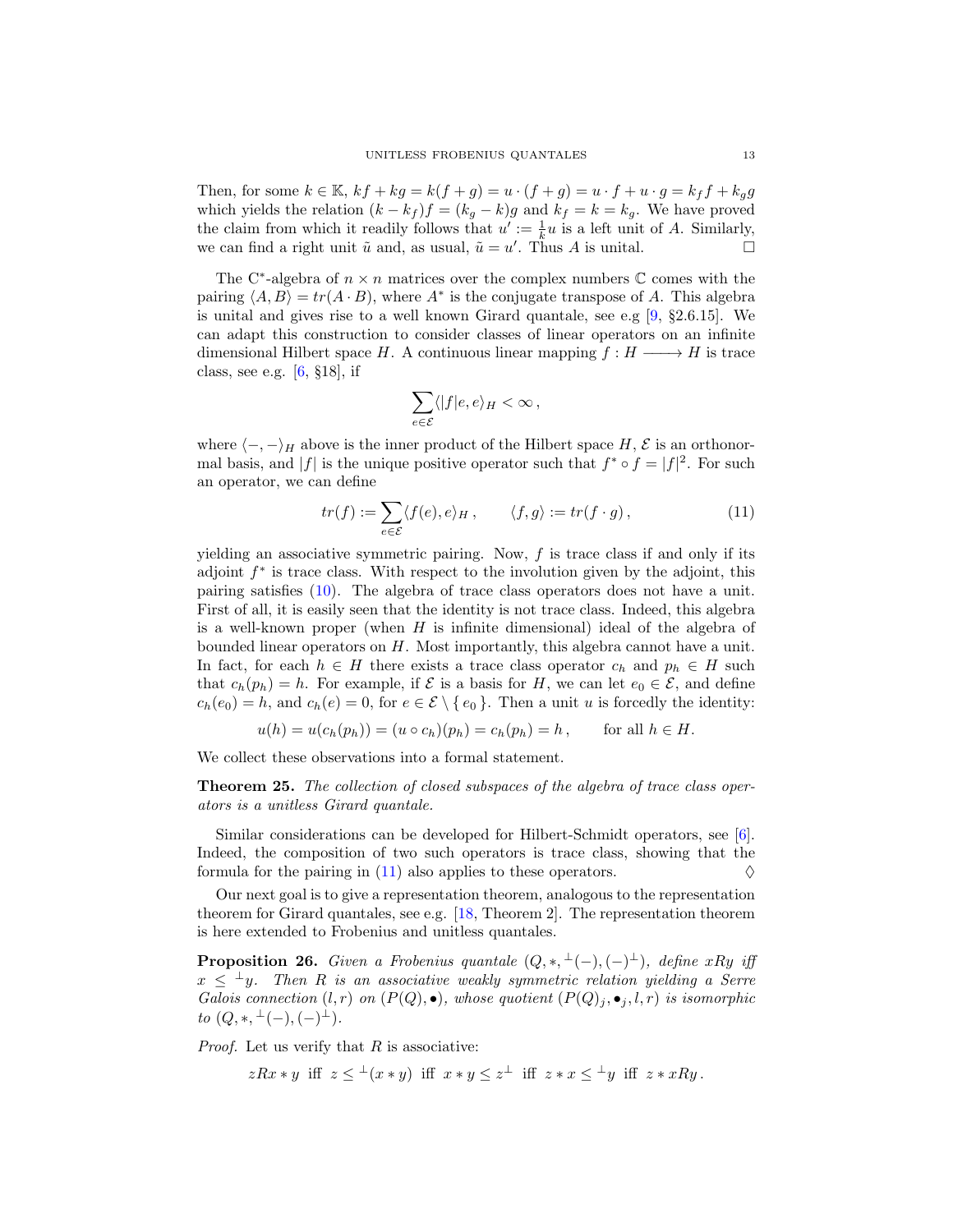Let  $(l, r)$  be the Galois connection corresponding to R. Let us argue that  $r \circ l = l \circ r$ by showing that the images of  $l$  and  $r$  coincide, cf. Lemma [18.](#page-8-1) By definition, a subset  $X \subseteq Q$  in the image of l is of the form  $\{y \mid y \leq \perp x$ , for all  $x \in X\}$ . As the condition  $y \leq x$ , for all  $x \in X$ , is equivalent to  $y \leq \bigwedge_{x \in X} x = x$  ( $\bigvee X$ ), we deduce that such set equals  $\downarrow \perp (\bigvee X)$ . Since every element  $y \in Q$  is of the form  $\perp z$ for some  $z \in Q$ , we deduce that the image of l is the set of principal downsets of Q. Similalry, a subset  $X \subseteq Q$  in the image of r is of the form  $\{y \mid y \leq x^{\perp}$ , for all  $x \in \mathbb{R}$  $X = \downarrow (V X)^{\perp}$  and the image of r is again the set of principal downsets of Q.

Finally,  $j(X) = \downarrow \bigvee X$ , since

$$
j(X) = l(r(X)) = \downarrow (\perp \bigvee (\downarrow (\bigvee X)^{\perp})) = \downarrow (\perp (\bigvee X)^{\perp}) = \downarrow (\bigvee X).
$$

It is then easily seen that the mapping  $\downarrow: Q \longrightarrow P(Q)_j$  is inverted by  $\bigvee$ :  $P(Q)<sub>j</sub> \longrightarrow Q$ . These maps are quantale homomorphisms, indeed we have, for all  $x$  and  $y$  in  $Q$ ,

$$
\downarrow x \bullet_j \downarrow y = \downarrow (\bigvee (\downarrow x \bullet \downarrow y)) = \{ z \in Q \mid z \leq x * y \} = \downarrow (x * y).
$$

### 4. The Girard quantale of tight maps

<span id="page-13-0"></span>We present in this section the main example of a unitless Girard quantale, the one that prompted this research.

We denote by  $L^L$  the lattice of all function from L to L, by  $[L, L]$ <sub>V</sub> the lattice of all join-preserving endomaps of L, and by  $[L, L]$ <sup> $\wedge$ </sup> the lattice of all meet-preserving endomaps of L. For a function  $f: L \longrightarrow L$ , its Raney's transforms  $f^{\vee}$  and  $f^{\wedge}$ are defined by

$$
f^{\vee}(x) := \bigvee_{x \nleq t} f(t), \qquad f^{\wedge}(x) := \bigwedge_{t \nleq x} f(t).
$$

Let us remark that, in the definition above, we do not require that  $f$  has any property, such as being monotone.

**Definition 27.** An endomap  $f: L \longrightarrow L$  is tight if  $f = f^{\wedge \vee}$ . We write  $[L, L]$ for the set of tight endomaps of L. We say that  $f: L \longrightarrow L$  is cotight if  $f = f^{\vee \wedge}$ and write  $[L, L]$ <sup>t</sup>  $\frac{t}{\wedge}$  for the set of cotight maps from L to L.

Most of the properties of the Raney's transforms appear already in [\[11\]](#page-24-10), we add proofs of lemmas. We aim at demonstrating the following theorem.

<span id="page-13-3"></span>**Theorem 28.** For any complete lattice L, the tuple  $([L, L]_{\vee}^t, \circ, (-)^*)$  is a Girard quantale (as defined in Definition [4\)](#page-4-0), where  $\circ$  is the function composition and the duality  $(-)^*$  defined by  $f^* := \rho(f)^{\vee}$ .

In order to prove the theorem, let us recall some elementary properties of Raney's transforms. In the following, L shall be an arbitrary but fixed complete lattice.

<span id="page-13-2"></span>**Lemma 29.** For any function  $f: L \longrightarrow L$ ,  $f^{\vee}$  has a right-adjoint, and, in particular  $f^{\vee}$  is sup-preserving and monotone. If f is inf-preserving, then the following relation holds:

<span id="page-13-1"></span>
$$
\rho(f^{\vee}) = (\ell(f))^{\wedge} \,. \tag{12}
$$

For  $f: L \longrightarrow L$ ,  $f^{\wedge}$  is inf-preserving and, when f is sup-preserving, his leftadjoint satisfies

$$
\ell(f^{\wedge}) = (\rho(f))^{\vee}.
$$
 (13)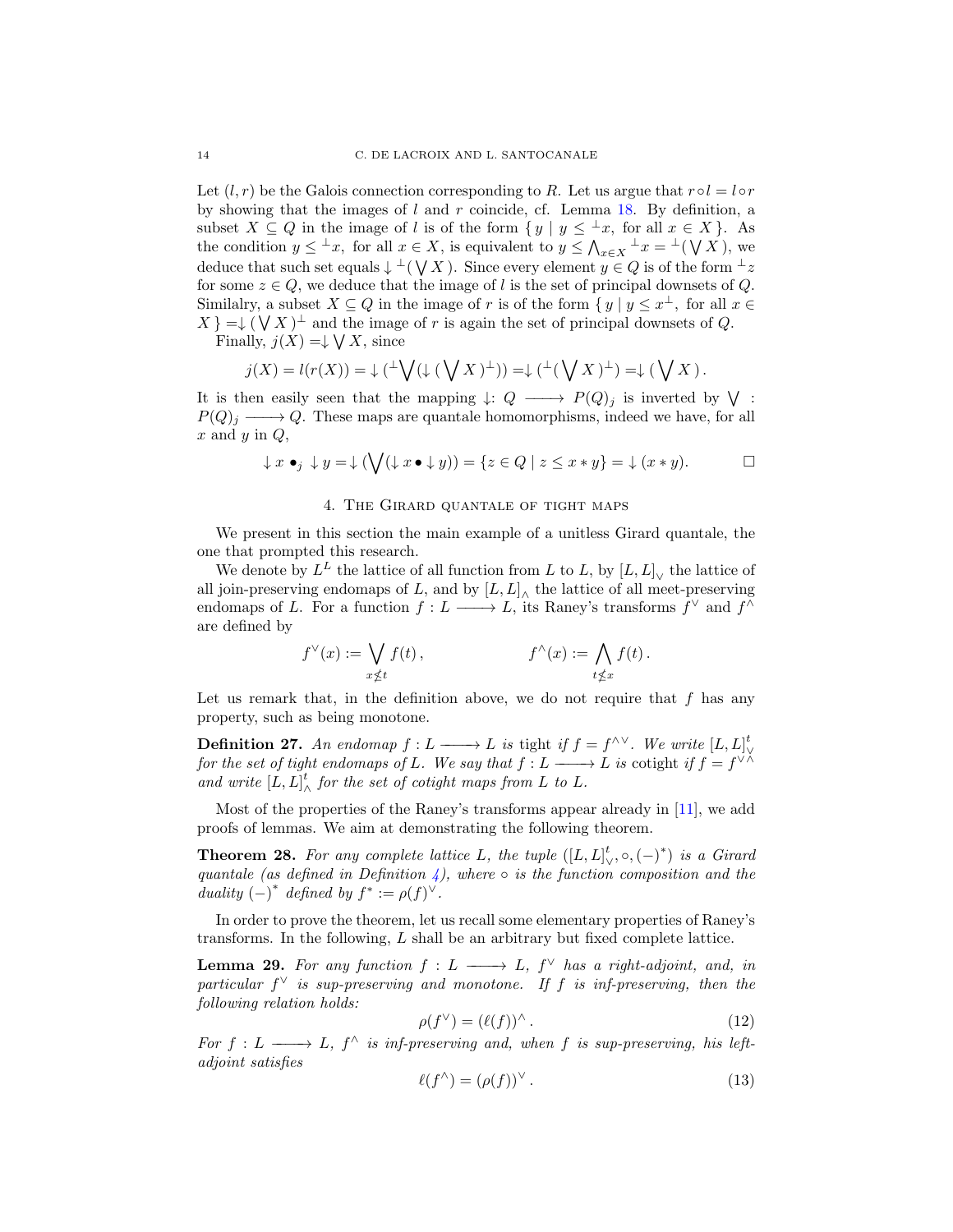*Proof.* For each  $x, y \in L$ , we have

$$
f^{\vee}(x) = \bigvee_{x \le t} f(t) \le y \text{ iff for all } t, x \nle t \text{ implies } f(t) \le y,
$$
  
iff for all  $t, f(t) \nle y$  implies  $x \le t$ ,  
iff  $x \le \bigwedge_{f(t) \nle y} t$ .

Therefore, if we define  $g(y) := \bigwedge_{f(t) \leq y} t$ , then g is right-adjoint to  $f^{\vee}$ . Let us argue that equality [\(12\)](#page-13-1) holds if f is inf-preserving. We shall show that, for all x and y in L, we have

$$
f^{\vee}(x) \leq y
$$
 iff  $x \leq (\ell(f))^{\wedge}(y)$ .

On the one hand we have

$$
\bigvee_{x \nleq t} f(t) \leq y \quad \text{iff} \quad \text{for all } t \in L \text{ s.t. } x \nleq t, \ f(t) \leq y. \tag{a}
$$

On the other hand we have

$$
x \le \bigwedge_{t \nle y} \ell(f)(y) \text{ iff for all } t \in L \text{ s.t. } t \nleq y, \, x \le \ell(f)(t). \tag{b}
$$

For the implication (a)  $\Rightarrow$  (b), let  $t \in L$  be such that  $t \not\leq y$ . Suppose that  $x \not\leq$  $\ell(f)(t)$ . Then, by (a),  $f(\ell(f)(t)) \leq y$  and, by the adjunction,  $t \leq f(\ell(f)(t))$ , whence we deduce  $t \leq y$ , a contradiction. Therefore  $x \leq \ell(f)(t)$ . The implication (b)  $\Rightarrow$ (a) is proved in a similar way.

The second part of the statement follows by duality.

$$
\qquad \qquad \Box
$$

Recall that the set  $L^L$  is pointwise ordered, i.e. we have  $f \leq g$  iff  $f(t) \leq g(t)$ , for all  $t \in L$ .

<span id="page-14-0"></span>**Proposition 30.** The operation  $(-)^{\wedge}$  :  $L^L \longrightarrow L^L$  is right-adjoint to  $(-)^{\vee}$  :  $L^L \longrightarrow L^L.$ 

*Proof.* Let f and g be two endomaps of  $L$ , we have

$$
f^{\vee} \leq g \text{ iff for all } x \in L, f^{\vee}(x) = \bigvee_{x \nleq t} f(t) \leq g(x)
$$
  
iff for all  $x, t \in L, x \nleq t$  implies  $f(t) \leq g(x)$   
iff for all  $t \in L, f(t) \leq \bigwedge_{x \nleq t} g(x) = g^{\wedge}(t)$  iff  $f \leq g^{\wedge}$ .

Let us briefly analyse the typing of the Raney's transforms. Lemma [29](#page-13-2) exhibits the Raney's transforms as overloaded operators: for example, the codomain of  $(-)^\vee$ can be taken as any of the complete lattices among  $L^L$ ,  $[L, L]_{\vee}$ ,  $[L, L]_{\vee}$  $\frac{\iota}{\vee}$ , as suggested in the left diagram in Figure [1.](#page-15-0)

To further analyse the situation, recall that a map  $f: L \longrightarrow L$  is *cotight* if  $f = f^{\vee} \wedge$  and that we use use  $[L, L]$  $\lambda$  for the set of cotight maps from L to L. The adjunction  $(-)^{\vee}$   $+$   $(-)^{\wedge}$  of Lemma [30](#page-14-0) restricts from  $L^L$  as suggested in the diagram on the left of Figure [1.](#page-15-0) This is further illustrated in the diagram on the right of the figure where the vertical inclusions on the left are inf-preserving and the vertical inclusions on the right are sup-preserving. The two Raney's transforms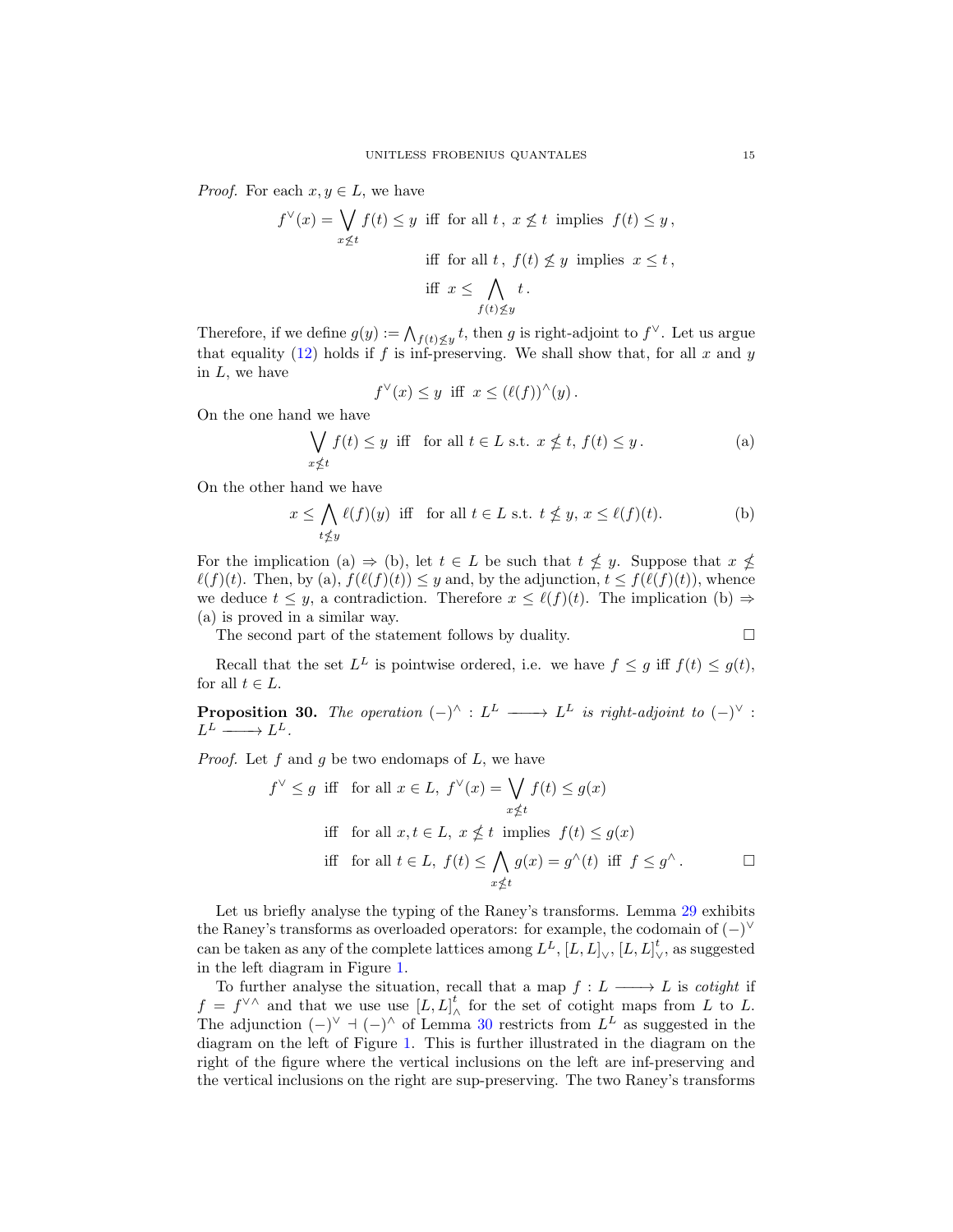

<span id="page-15-0"></span>Figure 1. Typing of the Raney's transforms

in the bottom row are inverse isomorphisms, as a standard consequence of the characterisation of factorizarion systems in the category of sup-lattices and suppreserving maps, see [\[9\]](#page-24-2).

We recall next some usual consequences of the adjunction  $(-)^{\vee}$   $\vdash$   $(-)^{\wedge}$  established in Proposition [30.](#page-14-0)

<span id="page-15-2"></span>**Lemma 31.** A map  $f: L \longrightarrow L$  is tight if and only if it lies in the image of the Raney's transform  $(-)^{\vee}$ .

*Proof.* By general properties of adjunctions,  $f^{\vee} = f^{\vee \wedge \vee}$ , showing that if f lies in the image of  $(-)^\vee$ , then it is tight. The converse is obvious.  $□$ 

<span id="page-15-5"></span>**Lemma 32.** For each map  $f: L \longrightarrow L$ ,  $f^{\wedge \vee}$  is the greatest tight map below f, and  $f^{\vee \wedge}$  is the least cotight map above f.

*Proof.* We have  $f^{\wedge \vee} \leq f$ , and if g is tight and below f, then  $g = g^{\wedge \vee} \leq f^{\wedge \vee}$ .  $\Box$ 

<span id="page-15-3"></span>**Corollary 33.** For every complete lattice L, the set  $[L, L]$ <sup>t</sup>.  $\frac{u}{\sqrt{v}}$  is closed under arbitrary suprema.

*Proof.* Proposition [30](#page-14-0) implies that the operation  $(-)^{\wedge \vee}$  is an interior operator, that is, the dual of a closure operator. As the set of fixed-points of a closure operator is closed under arbitrary infima, the set of fixed-points of an interior operator is closed under arbitrary suprema.

**Lemma 34.** If  $f$  is sup-preserving and  $g$  is any function, then

<span id="page-15-1"></span>
$$
(f \circ g)^\vee = f \circ (g)^\vee. \tag{14}
$$

*Proof.* Let  $f$  and  $g$  be as stated, and compute as follows:

$$
(f \circ g^{\vee})(x) = f(g^{\vee}(x)) = f(\bigvee_{x \notin t} g(t)) = \bigvee_{x \notin t} (f \circ g)(t) = (f \circ g)^{\vee}(x).
$$

<span id="page-15-4"></span>Corollary 35. Tight maps are closed under composition.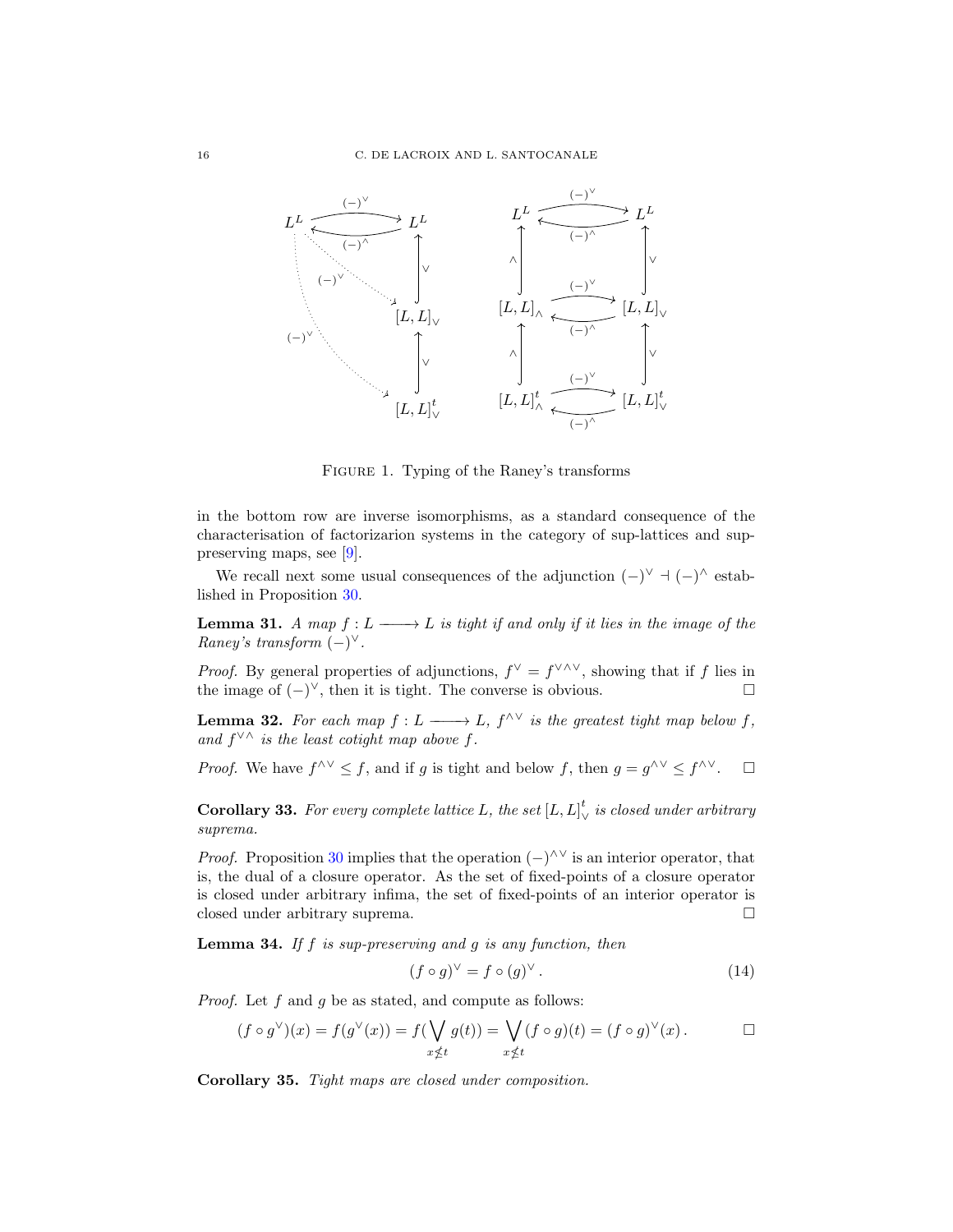*Proof.* If f and g are tight maps, then f is sup-preserving, and so equation  $(14)$ ensures that  $f \circ g = f \circ g^{\wedge \vee} = (f \circ g^{\wedge})^{\vee}$ , so  $f \circ g$  belongs to the image of  $(-)^{\vee}$ . As we have seen in Lemma [31,](#page-15-2) this is enough to ensure that this map is tight.  $\square$ 

Corollaries [33](#page-15-3) and [35](#page-15-4) ensure that  $([L, L]_{\vee}^t, \circ)$  is a subquantale of  $([L, L], \circ)$ . The following proposition suffices to prove that  $([L, L]_V^t$ ,  $\circ$ ,  $(-)^*$ ) is a Girard quantale, as stated in Theorem [28,](#page-13-3) where we recall that  $f^* := \rho(f)^{\vee}$ .

**Proposition 36.** The map  $(-)^*$  is an involutive Serre duality on  $([L, L]_{\setminus}^t)$  $\binom{t}{\vee}, \circ$ ).

*Proof.* First the map  $(-)^*$  is an involution. Indeed using the equality [\(12\)](#page-13-1), we have

$$
f^{**} = \rho(\rho(f)^{\vee})^{\vee} = \ell(\rho(f))^{\wedge \vee} = f^{\wedge \vee} = f.
$$

Since this map is the composition of a monotone map with an antitone one, it is antitone. Let us now show that the shift relation [\(6\)](#page-7-0) holds, so  $(-)^*$  is a Serre duality.

$$
f \circ g \le h^* \text{ iff } g \le \rho(f) \circ h^* \text{ for } g \le (\rho(f) \circ h^*)^{\wedge \vee},
$$
  
if  $g \le (\rho(f) \circ h^*)^{\wedge \vee}$ ,  
since  $k^{\wedge \vee}$  is the greatest tight map below k, see Lemma 32,  
 $= (\rho(f) \circ (h^{*\wedge}))^{\vee} = (\rho(f) \circ \rho(h))^{\vee} = \rho(h \circ f)^{\vee} = (h \circ f)^*,$  (\*)  
if  $h \circ f \le g^*$ , since  $(-)^*$  is an antitone involution,

where in (\*) we have used the dual of equation [\(14\)](#page-15-1), the fact that  $g^{\vee} \wedge = g$  if g is cotight, the fact that  $\rho(h)$  is cotight when h is tight (since  $\rho(h) = \rho(h^{\wedge}{}^{\vee}) = \ell(h^{\wedge})^{\wedge}$ ), and usual properties of adjoints.

Let us recall at this point Raney's theorem:

Theorem 37 (Raney [\[17\]](#page-24-9)). A complete lattice is completely distributive if and only if  $id_L$  is tight.

The following statement appears in [\[13,](#page-24-6) [8\]](#page-24-4) and, with few subtle differences, in [\[23\]](#page-24-7):

<span id="page-16-0"></span>**Theorem 38.** The quantale  $([L, L]_{\vee}, \circ)$  is a Girard quantale if and only if L is a completely distributive lattice.

We refine this result by arguing that the Girard quantale  $([L, L]_{\vee}^t, \circ, (-)^*)$  has a unit if and only if L is a completely distributive lattice, see Theorem [41.](#page-17-1) If the quantale of tight maps is unital, then its unit necessarily is the identity, and then every map  $f \in [L, L]_{\vee}$  is tight,  $f = f \circ id_L = f \circ (id_L)^{\wedge \vee} = (f \circ (id_L)^{\wedge})^{\vee}$ . We obtain therefore Theorem [38](#page-16-0) as a corollary.

To achieve our goals, we recall some elementary properties of the quantale  $([L, L]_{\vee}, \circ)$ . In particular, a characterisation of tights maps shall be given using the fundamental morphisms  $c_y$  and  $a_x$ . For given  $x, y \in L$ , these maps are defined by

$$
c_y(t) := \begin{cases} y, & t \neq \bot, \\ \bot, & t = \bot, \end{cases} \quad \text{and} \quad a_x(t) := \begin{cases} \top, & t \nleq x, \\ \bot, & t \leq x. \end{cases}
$$

These two maps are tight. Indeed,  $c_y = (K_y)^\vee$ , where  $K_y : L \longrightarrow L$  is the constant function with value  $y \in L$ , and  $a_x = (\delta_x)^\vee$  where  $\delta_x(t) = \top$  if  $t = x$  and,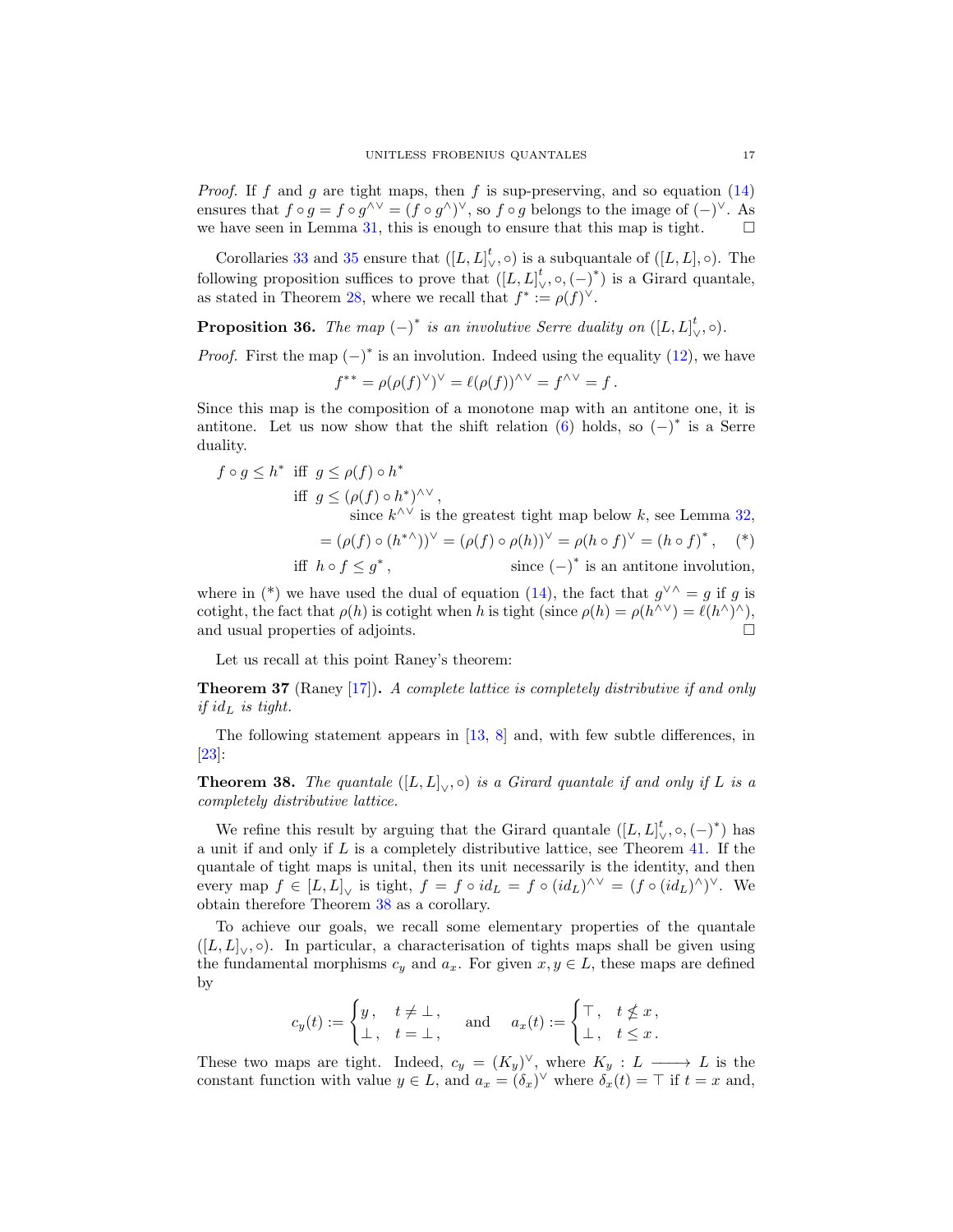otherwise,  $\delta_x(t) = \bot$ . Therefore  $c_y$  and  $a_x$  are tight and then, using Corollary [35,](#page-15-4)  $c_y \circ a_x$  is tight as well. Let us remind the following fact:

<span id="page-17-4"></span>Lemma 39. The set of tight maps is generated under (arbitrary) joins by the maps  $c_y \circ a_x$ , for x and y in L.

*Proof.* Recall that f is a tight map if and only if there exists  $g \in L^L$  such that  $g^{\vee} = f$ . Now for such a g, we have

$$
g^{\vee}(x) = \bigvee_{x \nleq t} g(t) = \bigvee \{ (c_{g(t)} \circ a_t)(x) \mid t \in L \}, \tag{15}
$$

since

$$
(c_{g(t)} \circ a_t)(x) = \begin{cases} c_{g(t)}(\top) = g(t), & x \nleq t, \\ \bot, & x \leq t. \end{cases} \square
$$

**Proposition 40.** If u is a left or right unit of the quantale  $([L, L]_N^t)$  $\binom{t}{\vee}, \circ$ , then u is the identity of L.

*Proof.* Let  $u \in [L, L]_{\chi}^{t}$  $\bigvee^{\iota}$  be a left unit, then, for each  $y \in L$ ,

$$
u(y)=u(c_y(\top))=(u\circ c_y)(\top)=c_y(\top)=y\,,
$$

so u is the identity of L. In a similar way, if  $u \in [L, L]$ ,  $\frac{\iota}{\sqrt{2}}$  is a right unit, then, for each  $x, t \in L$ ,

 $t \leq x$  iff  $\bot = a_x(t) = (a_x \circ u)(t)$  iff  $u(t) \leq x$ .

Thus  $u(t) = t$ , for each  $t \in L$ , and we conclude again that u is the identity of L.  $\Box$ 

<span id="page-17-1"></span>**Theorem 41.** The Girard quantale  $([L, L]_N^t)$  $(v_1, \circ, (-)^*)$  is unital if and only if L is a completely distributive lattice.

*Proof.* If L is a completely distributive lattice, then  $[L, L]_{\vee}^t = L^L$  and  $L^L$  is a Girard quantale [\[13,](#page-24-6) [9,](#page-24-2) [23\]](#page-24-7). Conversely, If  $[L, L]$ <sup>t</sup>.  $\bigvee_{k=1}^{k}$  has a unit, then by the previous Proposition this unit is the identity. Thus  $id_L \in [L, L]$ <sup>t</sup>  $\frac{\mu}{\sqrt{2}}$  and, by Raney's theorem, L is a completely distributive lattice.

## 5. Tight maps from Serre Galois connections

<span id="page-17-0"></span>In this section we further illustrate the use of Serre Galois connections by arguing that the Girard quantale of tight maps arises from a Serre self-adjoint Galois connection on the set of inf-preserving functions  $[L, L]_{\wedge}$ .

If f is a monotone map, then we let f be the least  $g \in [L, L]$ <sub> $\wedge$ </sub> such that  $f \leq g$ .

**Lemma 42.** If g is sup-preserving, then

<span id="page-17-2"></span>
$$
\overline{g \circ f} = \overline{g \circ f} \,. \tag{16}
$$

*Proof.* Since  $f \leq \overline{f}$ , then  $\overline{g \circ f} \leq \overline{g \circ \overline{f}}$  by monotonicity.

To derive the converse inclusion, it will be enough to show that  $g \circ \overline{f} \leq \overline{g \circ f}$ . From  $g \circ f \leq g \circ f$  it follows  $f \leq \rho(g) \circ g \circ f$ . Since  $\rho(g) \circ g \circ f \in [L, L]_{\wedge}$ , we have  $\overline{f} \leq \rho(g) \circ \overline{g \circ f}$  and  $g \circ \overline{f} \leq \overline{g \circ f}$ .

Lemma 43. We have

<span id="page-17-3"></span>
$$
\overline{g^{\vee} \circ f}^{\vee} = g^{\vee} \circ f^{\vee} \,. \tag{17}
$$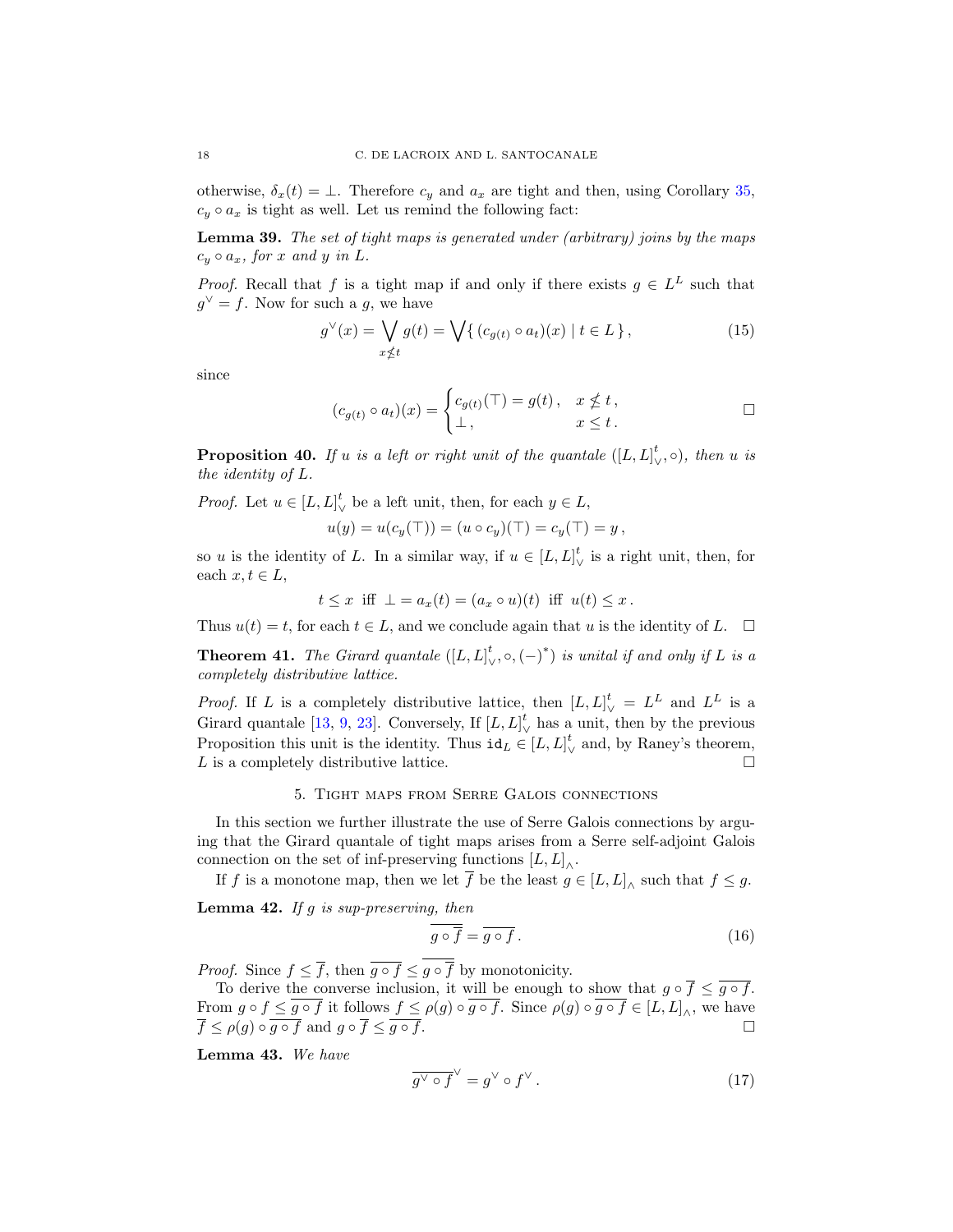*Proof.* By monotonicity, we have  $g^{\vee} \circ f^{\vee} = (g^{\vee} \circ f)^{\vee} \leq \overline{g^{\vee} \circ f}^{\vee}$ . Let us show that the converse inclusion holds:

$$
\overline{g^{\vee} \circ f}^{\vee} \leq g^{\vee} \circ f^{\vee} \text{ iff } \overline{g^{\vee} \circ f} \leq (g^{\vee} \circ f^{\vee})^{\wedge} = (g^{\vee} \circ f)^{\vee \wedge}
$$
  
iff 
$$
g^{\vee} \circ f \leq (g^{\vee} \circ f)^{\vee \wedge},
$$

where the latter relation holds, since  $k^{\vee \wedge}$  is the least cotight map above k.  $\Box$ 

Consider the following operation on the set  $[L, L]$ <sub>∧</sub>:

$$
g \bullet f := \overline{g^{\vee} \circ f}.
$$

**Lemma 44. •** is a semigroup operations on  $[L,L]_{\wedge}$ .

Proof. Using the previous two lemmas, compute as follows:

$$
h \bullet (g \bullet f) = \overline{h^{\vee} \circ g^{\vee} \circ f} = \overline{h^{\vee} \circ g^{\vee} \circ f}, \qquad \text{by (16)}
$$

$$
(h \bullet g) \bullet f = \overline{h^{\vee} \circ g}^{\vee} \circ f = \overline{h^{\vee} \circ g^{\vee} \circ f}, \qquad \text{by (17).} \quad \Box
$$

For  $f \in [L, L]_{\wedge}$ , we define

$$
f^{\perp} := \ell(f)^{\wedge} = \rho(f^{\vee}).
$$

**Proposition 45.**  $([L, L]_{\wedge}, \bullet)$  is a quantale and  $(-)^{\perp}$  is a self-adjoint Serre Galois connection on  $[L,L]_{\wedge}$ .

*Proof.* We firstly argue that  $(-)^{\perp}$  is a self-adjoint Galois connection on  $[L, L]_{\wedge}$ which, moreover, satisfies the shift relations  $(6)$  w.r.t. the operation  $\bullet$ . We have

$$
f \leq g^{\perp} = \rho(g^{\vee})
$$
 iff  $g^{\vee} \leq \ell(f)$  iff  $g \leq \ell(f)^{\wedge} = \rho(f^{\vee}) = f^{\perp}$ 

and

$$
g \bullet f = \overline{g^{\vee} \circ f} \le \rho(h^{\vee}) = h^{\perp} \text{ iff } g^{\vee} \circ f \le \rho(h^{\vee})
$$
  
iff  $f \le \rho(g^{\vee}) \circ \rho(h^{\vee}) = \rho(h^{\vee} \circ g^{\vee})$   
iff  $(h^{\vee} \circ g)^{\vee} = h^{\vee} \circ g^{\vee} \le \ell(f)$   
iff  $h^{\vee} \circ g \le \ell(f)^{\wedge}$   
iff  $h \bullet g = \overline{h^{\vee} \circ g} \le \ell(f)^{\wedge} = f^{\perp}.$ 

Let now

$$
g \backslash h := \rho(g^{\vee}) \circ h , \qquad h/f := h^{\perp} \backslash f^{\perp} .
$$

It is immediate to see that  $g \bullet f \leq h$  if and only if  $f \leq g \setminus h$ . To see that these two relations are equivalent to  $g \leq h/f$ , use the shift relations. relations are equivalent to  $g \leq h/f$ , use the shift relations.

Proposition 46. The nucleus induced by the self-adjoint Serre Galois connection  $(-)^{\perp}$  is  $(-)^{\vee \wedge}$ . The structure  $([L, L]_{\wedge}^t)$  $\lambda^t$ ,  $\bullet$  v $\land$ ,  $(-)$ <sup> $\perp$ </sup>) is that of a Girard quantale on the set of cotight maps of L and  $(-)^{\vee}$  :  $[L, L]_{\wedge}^t \longrightarrow [L, L]_{\vee}^t$ ∨ yields a Girard quantale isomorphism from  $([L, L]_k^t)$  $_{\wedge}^{t},\bullet\scriptscriptstyle\vee\wedge},(-)^{\perp})\ \ to\ \left([L,L]\right.^{t}$  $\bigvee^t$ ,  $\circ$ ,  $(-)^{*}$ ).

*Proof.* First we compute the nucleus induced by  $(-)^{\perp}$ :

$$
f^{\perp \perp} = \rho(\rho(f^{\vee})^{\vee}) = \rho(\ell(f^{\vee \wedge})) = f^{\vee \wedge}.
$$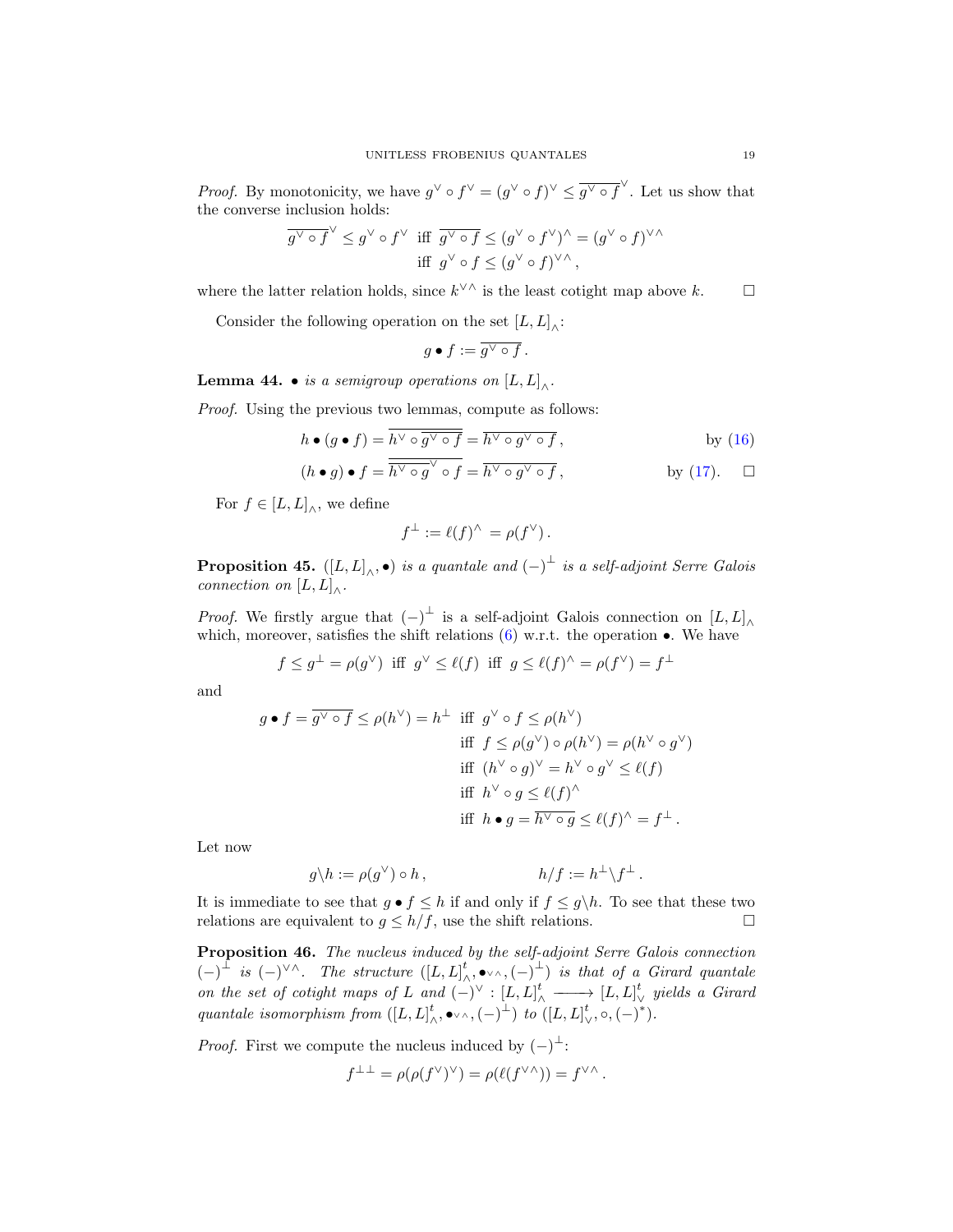Secondly, we observe that

$$
g\bullet\lor\land f=\overline{g^{\vee}\circ f^{\vee\land}}=(g^{\vee}\circ f^{\vee})^{\wedge},
$$

using equation  $(17)$ . Then, for  $f, g$  cotight, we have

$$
(f^{\perp})^{\vee} = \rho(f^{\vee})^{\vee} = (f^{\vee})^*,
$$

and

$$
(g\bullet\lor\land f)^\lor=(g^\lor\circ f^\lor)^{\land\lor}=g^\lor\circ f^\lor.
$$

Remark 1. Recall that  $[L, L]$ <sub>∧</sub> is isomorphic in the category of SLatt to the tensor product  $L^{op} \otimes L$ . The binary operation • described here is, up to isomorphism, the structure described in [\[13,](#page-24-6) Theorem 3.3.5]. Indeed, up to isomorphism, the elementary tensors are, for  $x, y \in L$ ,

$$
(y \otimes x)(t) := \begin{cases} \top, & t = \top, \\ y, & x \le t < \top, \\ \bot, & \text{otherwise.} \end{cases}
$$

Observing now that  $(y \otimes x)^{\vee} = c_y \circ a_x$ , it is then immediate to verify that the formula used in [\[13\]](#page-24-6) to define the semigroup structure holds:

$$
(v \otimes u) \bullet (y \otimes x) = \overline{c_v \circ a_u \circ (y \otimes x)} = \begin{cases} \bot, & y \leq u, \\ v \otimes x, & \text{otherwise.} \end{cases}
$$

## 6. No unital extensions

<span id="page-19-0"></span>Let  $L$  be a complete lattice which is not completely distributive. In view of Theorem [41,](#page-17-1) implying that the Girard quantale  $[L, L]_{\vee}^{t}$  has no unit, it might be asked whether it is possible to embed  $[L, L]_V^{\dagger}$  into a unit  $\frac{1}{\sqrt{2}}$  into a unital Girard quantale. Without further constraints, this is always possible, by firstly adding a unit, see e.g. [\[13,](#page-24-6) Lemma 1.1.11], and then by embedding the resulting quantale into its Chu construction. Such an embedding, however, does not preserve the duality.

We defined unitless Frobenius quantales as certain semigroups coming with a notion of duality. Given this choice of elementary operations, a more appropriate demand is to find an embedding that preserve sups, the binary multiplication, and the dualities. Given that

$$
x \backslash y = ({}^{\perp}y * x)^{\perp}
$$
,  $x/y = {}^{\perp}(y * x^{\perp})$ ,  $\bigwedge_{i \in I} x_i = (\bigvee_{i \in I} {}^{\perp}x_i)^{\perp}$ 

such an embedding necessarily preserves the implications and the infima.

**Definition 47.** We say that a quantale embedding  $\iota : (Q_0, *_0) \longrightarrow (Q_1, *_1)$  is strongly continuous *if it preserves infima and the two implications*.

Theorem [48](#page-19-1) proves that such an embedding into a unital quantale never exists, neither for  $[L, L]$ <sup>t</sup>  $<sup>ℓ</sup>$ , nor for any Frobenius quantale with no unit.</sup>

<span id="page-19-1"></span>Theorem 48. If a Frobenius quantale has a strongly continuous embedding into a unital Frobenius quantale, then it has a unit.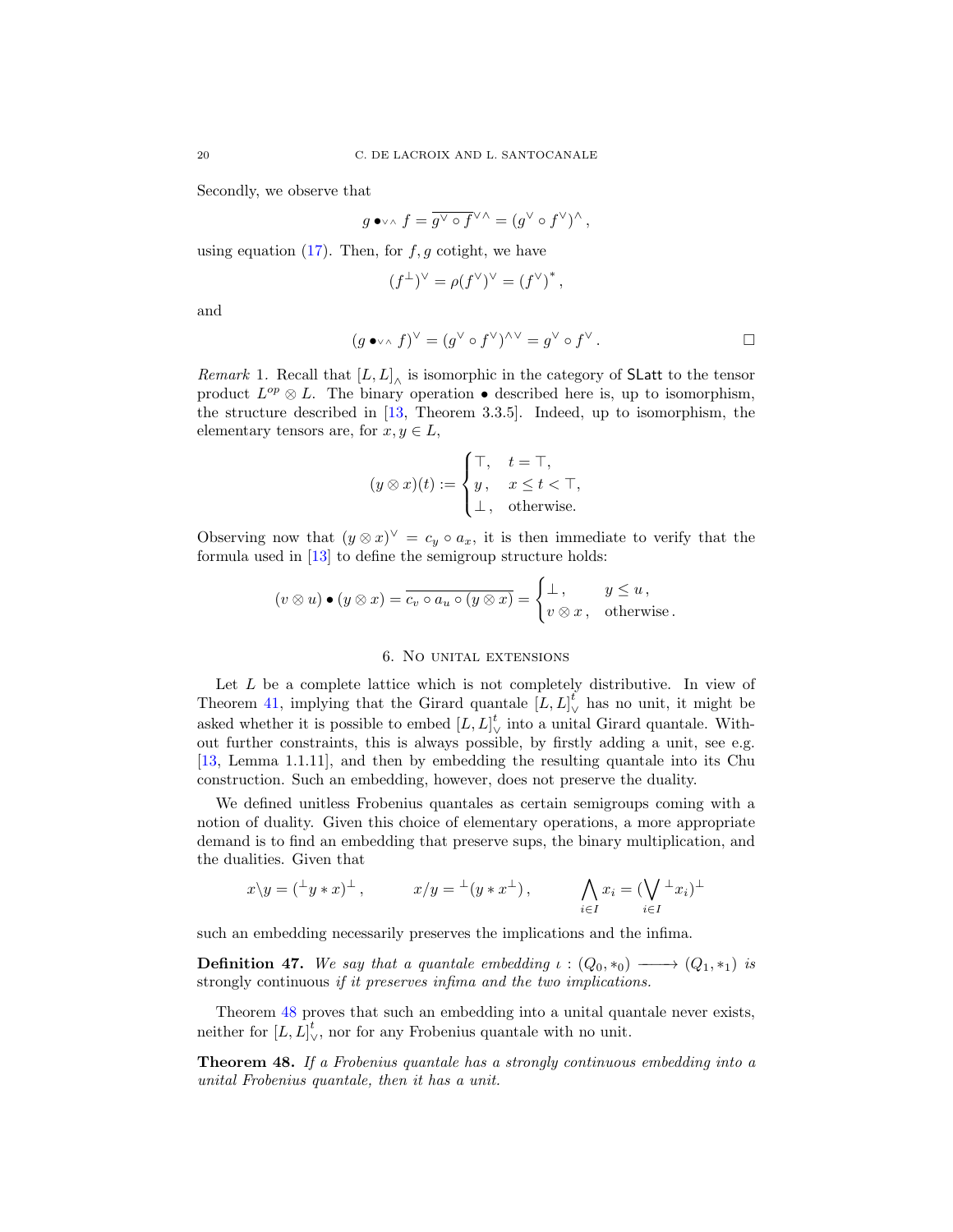

<span id="page-20-1"></span>FIGURE 2. The pentagon  $N_5$  (left) and the diamond  $M_3$  (right).

*Proof.* Let  $(Q, *, \perp (-), (-) \perp)$  be a Frobenius quantale and let  $u := \bigwedge \{x \mid x \in$ Q }. Then, for each  $x \in Q$ ,  $u \leq x \setminus x$  and so  $x * u \leq x$ . Also,  $u \leq x \setminus x = x/x$ , so  $u * x \leq x$ .

Let us suppose next that this quantale has a strongly continuous embedding into a unital quantale  $(Q', 1, *)$ . Let us regard Q as a subset of  $Q'$  closed under suprema, infima, the binary multiplication, and the two implications. Then, for each  $x \in Q$ ,  $1 \leq x \backslash x$  and so  $1 \leq u$ . It follows that, for each  $x \in Q$ ,  $x = x * 1 \leq x * u$ , thus  $x = x * u$ . Similarly,  $x \leq u * x$  and  $x = u * x$ .  $x = x * u$ . Similarly,  $x \le u * x$  and  $x = u * x$ .

Notice in the previous proof that we might have  $1 < u$ . That is, strongly continuous embeddings need not to preserve units. Examples of strongly continuous embeddings among unital Girard quantales arise from chain refinements. Let  $C_0, C_1$ be two complete chains with  $C_0 \subseteq C_1$  and  $C_0$  being closed under meets and suprema of  $C_1$ . If  $C_1$  is finite,  $C_0$  being closed under meets and suprema simply means that the endpoints of  $C_1$  belongs to  $C_0$ . Under these assumptions, there is a strongly continuous embedding of  $[C_0, C_0]_{\vee}$  into  $[C_1, C_1]_{\vee}$  which does not preserve the unit, while it preserves composition and the duality, see [\[25,](#page-24-13) Proposition 81].

## 7. TIGTH ENDOMAPS OF  $M_n$

<span id="page-20-0"></span>As a last step, we investigate tight maps for some simple non-distributive finite lattices.

<span id="page-20-2"></span>**Lemma 49.** Let L be a finite lattice. Suppose  $f : L \longrightarrow L$  is a sup-preserving map such that  $f(L)$  is distributive. Then f is tight.

*Proof.* We use Lemma [39](#page-17-4) and show that  $f = \bigvee c_{y_i} \circ a_{x_i}$  for some family  $\{(y_i, x_i) \mid$  $i \in I$ .

That is, we are going to show that, given  $x \in L$ , there exists a family  $\{(y_i, x_i) \mid$  $i \in I$  such that  $c_{y_i} \circ a_{x_i} \leq f$ , for each  $i \in I$ , and  $\bigvee_{i \in I} c_{y_i} \circ a_{x_i}(z) = f(x)$ .

Write  $f(x) = \bigvee_i f(y_i)$  with  $f(y_i)$  join-prime in  $f(L)$ . For each  $i \in I$ , let  $x_i \in L$ be maximal in the set  $\{ z \mid f(y_i) \nleq f(z) \}.$ 

Suppose  $t \not\leq x_i$ . Then  $x_i < x_i \vee t$ , so  $f(y_i) \leq f(x_i \vee t) = f(x_i) \vee f(t)$ , and since  $f(y_i) \nleq f(x_i)$ , then  $f(y_i) \leq f(t)$ . This shows that  $c_{f(y_i)} \circ a_{x_i} \leq f$ .

Observe that, for each  $i \in I$ ,  $x \not\leq x_i$ , since otherwise  $f(y_i) \leq f(x) \leq f(x_i)$ . Consequently

$$
(\bigvee_{i \in I} c_{f(y_i)} \cdot a_{x_i})(x) = \bigvee_{i \in I} c_{f(y_i)}(a_{x_i}(x)) = \bigvee_{i \in I} f(y_i) = f(x) . \qquad \Box
$$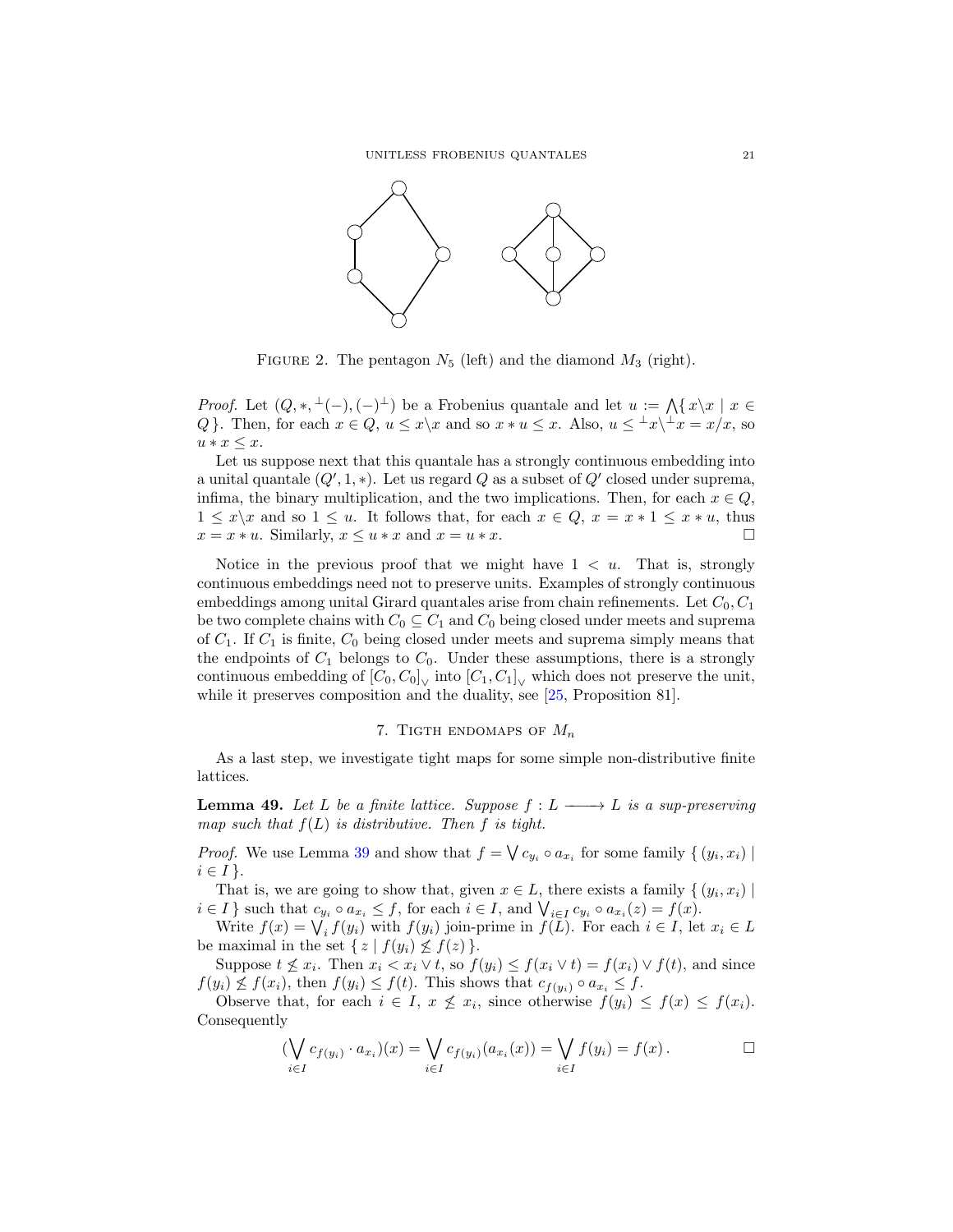**Proposition 50.** If L is either the pentagon  $N_5$  or the diamond lattice  $M_3$  (see Figure [2\)](#page-20-1), then  $[L, L]_{\vee}^t = [L, L]_{\vee} \setminus [L, L]^{\times}$ , where  $[L, L]^{\times}$  is the set of order isomorphisms of L.

*Proof.* If  $f \in [L, L]^{\times} \cap [L, L]_{\vee}^{t}$ , then  $id_L = f^{-1} \circ f \in [L, L]_{\vee}^{t}$ , thus L is distributive by Raney theorem. Therefore, since neither  $N_5$  nor  $M_3$  are distributive, if L is any of these two lattices, then  $[L, L]^{\times} \cap [L, L]_{\vee}^{t} = \emptyset$ . On the other hand, if  $L \in \{N_5, M_3\}$ and  $f \notin [L, L]^{\times}$ , then f is not injective and its image has cardinality at most 4. Since every lattice of cardinality at most 4 is distributive, then  $f$  is tight, using Lemma [49.](#page-20-2)  $\Box$ 

Notice that, for  $L = N_5$ ,  $[L, L]_{\vee}^{\times} = \{ \texttt{id}_L \}$ , while for  $L = M_3$ ,  $[L, L]_{\vee}^{\times}$  is isomorphic to the permutation group on 3 elements.

The relation  $[L, L]_{\vee}^{\dagger} = [L, L]_{\vee} \setminus [L, L]_{\vee}^{\times}$  does not hold in general. We exemplify this by characterizing  $[L, L]$ <sup>t</sup>. for  $L = M_n$ , the modular lattice of height 3 n atoms. The cadinalities of  $[M_n, M_n]_{\vee}$  have been described in [\[16\]](#page-24-19). To describe  $[M_n, M_n]_{\vee}$ ∨ , let  $At(M_n)$  denote the set of atoms of  $M_n$ .

<span id="page-21-0"></span>**Proposition 51.** A sup-preserving map  $f : M_n \longrightarrow M_n$  is tight if and only if its image  $f(M)$  is distributive, if and only if the cardinality of  $f(M_n) \cap At(M_n)$  is at most 2.

*Proof.* If  $|f(M_n) \cap At(M_n)| \leq 2$ , then  $|f(M_n)| \leq 4$  and  $f(M_n)$  is a distributive lattice. If  $|f(M_n) \cap At(M_n)| \geq 3$ , then  $f(M_n)$  is isomorphic to  $M_k$  with  $3 \leq k \leq n$ , thus it is not distributive.

By Lemma [49,](#page-20-2) if  $f(M)$  is distributive, then f is tight. Conversely, suppose that  $|f(M_n) \cap At(M_n)| \geq 3$ . Let a, b, c be such that  $f(a), f(b), f(c) \in At(M_n)$  and observe that  $f(a) \neq \bot$ . Then

$$
f^{\wedge \vee}(a) = \bigvee_{a \leq y} \bigwedge_{t \leq y} f(t) = \bigvee_{y \in At(M_n), y \neq a} \bigwedge_{t \in At(M_n), t \neq y} f(t)
$$
  
= 
$$
\bigvee_{y \in At(M_n), y \neq a} f(a) \wedge \bigwedge_{t \in At(M_n), t \neq y, a} f(t)
$$
  
= 
$$
\bigvee_{y \in At(M_n), y \neq a} \bot = \bot,
$$

so f is not tight.  $\square$ 

Corollary 52. We have

$$
|[M_n, M_n]_V^t| = 2 + 2n + 2n^2 + {n \choose 2}n(n-1) = \frac{1}{2}n^4 - n^3 + \frac{5}{2}n^2 + 2n + 2.
$$

*Proof.* If a tight function is not of the form  $c_{\perp}, c_{\overline{1}}, c_j, a_j$  (for  $j \in At(M_n)$ ),  $c_j \circ a_m$ ,  $c_j \vee a_m$   $(j, m \in At(M_n))$ , then it takes two atoms and sends it to distinct atoms, while all other atoms are sent to  $\top$ . while all other atoms are sent to  $\top$ .

Observe that if f is tight and  $|f(M_n)| \leq 3$ , then f has one of this form:

$$
c_y \circ a_x\,, \qquad \quad c_y \vee a_x
$$

where  $x, y \in M_n$ . Notice that  $c_y \vee a_x$  is the map which sends t such that  $\bot \lt t \leq x$ to y and t such that  $t \nleq x$  to  $\top$ . If  $|f(M_n)| = 4$ , then f is of the form

$$
f_{x_1,y_1,x_2,y_2} := c_{y_2} \circ a_{x_1} \vee c_{y_1} \circ a_{x_2},
$$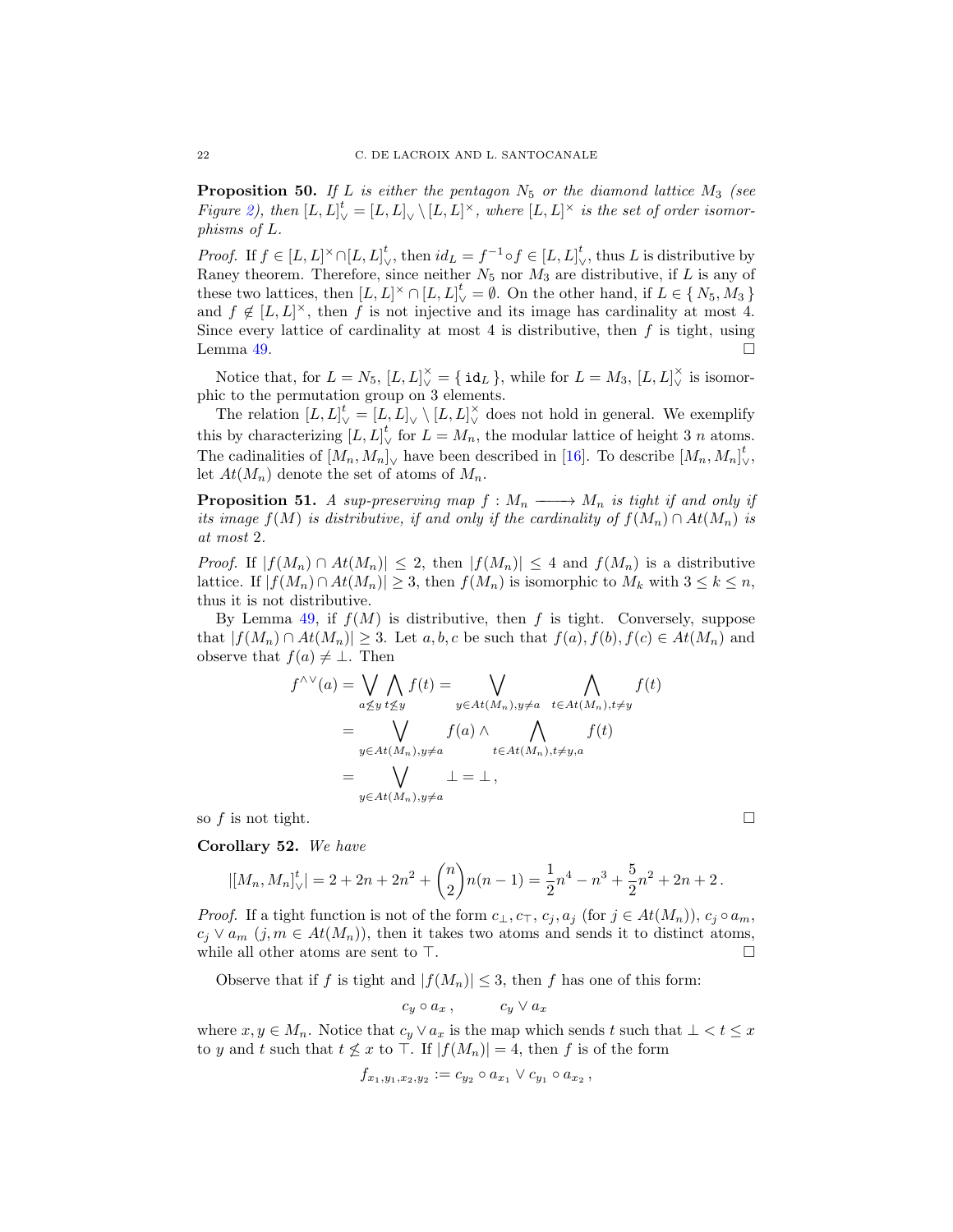where  $(x_1, x_2)$  and  $(y_1, y_2)$  are pairs of distinct atoms of  $M_n$ . Observe that

<span id="page-22-0"></span>
$$
f_{x_1,y_1,x_2,y_2}(t) = \begin{cases} \bot, & t = \bot, \\ y_1, & t = x_1, \\ y_2, & t = x_2, \\ \top, & \text{otherwise.} \end{cases}
$$
 (18)

The following proposition achieves the goal of giving a more immediate formula for the negation in the quantale  $([M_n, M_n]$  $\mathcal{L}_{\vee}, \circ).$ 

### Proposition 53. We have

$$
(c_y \circ a_x)^* = c_x \vee a_y
$$
 and  $(f_{x_1,y_1,x_2,y_2})^* = f_{y_1,x_2,y_2,x_1}$ 

where above  $x_1 \neq x_2$  and  $y_1 \neq y_2$ .

*Proof.* Let  $\alpha_x$  be the inf-preserving endomap such that  $\alpha_x(t) = \top$  if  $x \leq t$ , and  $\alpha_x(t) = \bot$  otherwise. It is easily verified that  $\rho(c_y) = \alpha_y$  and that  $(\alpha_y)^\vee = \alpha_y$ , so  $(c_y)^* = a_y$ . From this it also follows that  $(a_x)^* = c_x$ . Observe now that  $c_y \circ a_x = c_y \wedge a_x$ , from which it follows that

$$
(c_y \circ a_x)^* = (c_y \wedge a_x)^* = (c_y)^* \vee (a_x)^* = a_y \vee c_x.
$$

Using this and assuming that  $x_1, x_2$  and  $y_1, y_2$  are pairs of distinct atoms, we also compute as follows:

$$
(f_{x_1,y_1,x_2,y_2})^* = ((c_{y_2} \circ a_{x_1}) \vee (c_{y_1} \circ a_{x_2}))^*
$$
  
=  $(c_{y_2} \circ a_{x_1})^* \wedge (c_{y_1} \circ a_{x_2})^*$   
=  $(a_{y_2} \vee c_{x_1}) \wedge (a_{y_1} \vee c_{x_2}) = f_{y_1,x_2,y_2,x_1}$ ,

where the last equality is derived by observing that the pointwise meet of  $c_{x_1} \vee a_{y_2}$ and  $c_{x_2} \vee a_{y_1}$  satisfies the pattern for  $f_{y_1,x_2,y_2,x_1}$  given in equation [\(18\)](#page-22-0). For example, if  $t = y_1$ , then  $(a_{y_2} \vee c_{x_1})(t) = \top$  and  $(a_{y_1} \vee c_{x_2})(t) = x_2$ . A similar argument is used when  $t = y_2$ . Finally, if  $t \not\leq y_i$ ,  $i = 1, 2$ , then  $(a_{y_2} \vee c_{x_1})(t) = (a_{y_1} \vee c_{x_2})(t) = \top$ .  $\Box$ 

We might further study quantales of the form  $[L, L]_{\vee}^{t}$  by trying to identify similarities and differences with unital quantales. Let us say that an element  $p \in Q$  is positive if, for all  $x \in Q$ ,

$$
x \le x * p \wedge p * x.
$$

In unital quantales all elements of the form  $x\overline{\chi}$  (resp.  $x/x$ ) are positive, since  $1 \leq x \backslash x$  and the unit is positive. Let us call a quantale (and a residuated partially-ordered semigroup, see [\[10,](#page-24-3) §3.2]) *positive* if each element of the form  $x\$  x or  $x/x$ is positive. It is argued in [\[4,](#page-23-5) Theorem 3.27] that a residuated partially-ordered semigroup embeds into a residuated partially-ordered monoid if and only if it is positive. The following statement, joint with (a straightforward modification of) Theorem [48,](#page-19-1) shows that positivity is no longer sufficient when we step from residuated semigroups to residuated lattices.

**Proposition 54.** The quantales  $[M_n, M_n]_N^t$  $\frac{t}{\vee}$  are positive.

*Proof.* Let us show that  $f \setminus f$  is above the identity whenever  $f \in [M_n, M_n]$ ∨ . It is easily seen that, within  $[M_n, M_n]$ <sup>t</sup>  $\int_{\vee}^{\iota} f \backslash g = (\rho(f) \circ g)^{\wedge \vee}.$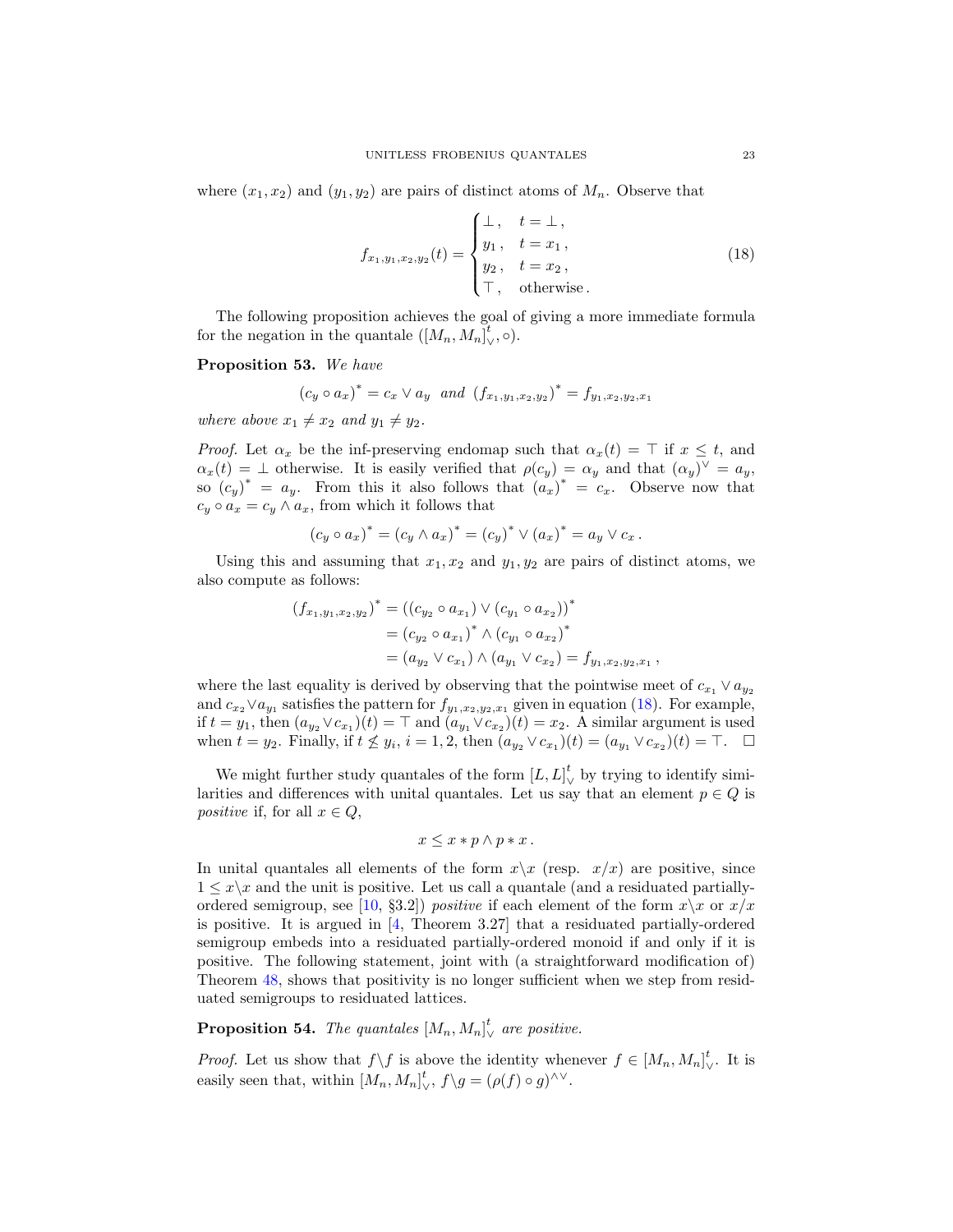

<span id="page-23-6"></span>Figure 3. Join of distributive lattices as meet of tight closure operators

Let  $h = \rho(f) \circ f$  and recall that  $id_{M_n} \leq h$ . It follows that, for each  $a \in At(M_n)$ ,

$$
h(a) = \begin{cases} \top, & f(a) = f(\top), \\ a, & f(a) < f(\top). \end{cases}
$$

The restriction of  $f$  to the set of fixed points of  $h$  yields an order isomorphism with the image of f. Therefore, there can be at most two atoms that are fixed by  $h$ . The map that is equal to h except that it sends  $\perp$  to  $\perp$  is then join-preserving and tight, by Proposition [51.](#page-21-0) Then  $f \setminus f = h^{\wedge \vee}$  is this map, and clearly this map is above the  $\Box$ identity.

A critical difference with unital quantales is that positive elements are not closed under meets, which can be directly observed as follows. Consider idempotent positive elements of  $[L, L]$  as sup-preserving closure operators on L. The set of fixed points of such a sup-preserving closure operator is closed under infima (as usual) and, moreover, under suprema. This establishes a dual bijection between suppreserving closure operators on  $M_n$  and sublattices of  $M_n$ , see [\[21,](#page-24-20) §3]. Then, tight closure operators correspond to distributive sublattices. As suggested in Figure [3,](#page-23-6) the join of two distributive sublattices of  $M_n$  might not be distributive. Dually, this amounts to saying that the meet in  $[M_n, M_n]_{\vee}$  of tight closure operators might not be tight; then, Figure [3](#page-23-6) tells us that the meet in  $[M_n, M_n]_{\vee}$  of two tight closure operators is the identity, whence their meet in  $[M_n, M_n]_{\vee}^t$  is seen to be the bottom  $\alpha$  is the station, which clearly is not positive whenever a quantale has more than one element.

Acknowledgment. The authors are thankful to Nick Galatos for precious pointers and remarks.

#### <span id="page-23-2"></span>**REFERENCES**

- <span id="page-23-1"></span>[1] S. Abramsky and C. Heunen. H\*-algebras and nonunital Frobenius algebras: first steps in infinite-dimensional categorical quantum mechanics. In Mathematical foundations of information flow, volume 71 of Proc. Sympos. Appl. Math., pages 1-24. Amer. Math. Soc., Providence, RI, 2012.
- <span id="page-23-0"></span>[2] H. Andréka and S. Mikulás. Lambek calculus and its relational semantics: Completeness and incompleteness. Journal of Logic, Language, and Information, 3(1):1–37, 1994.
- <span id="page-23-3"></span>[3] M. Barr. \*-autonomous categories, volume 752 of Lecture Notes in Mathematics. Springer, Berlin, 1979.
- <span id="page-23-5"></span>[4] K. Blount. On the structure of residuated lattices. PhD thesis, Vanderbilt University, 1999.
- <span id="page-23-4"></span>[5] W. Buszkowski. Lambek grammars based on pregroups. In P. de Groote, G. Morrill, and C. Retoré, editors, Logical Aspects of Computational Linguistics, 4th International Conference, LACL 2001, Le Croisic, France, June 27-29, 2001, Proceedings, volume 2099 of Lecture Notes in Computer Science, pages 95–109. Springer, 2001.